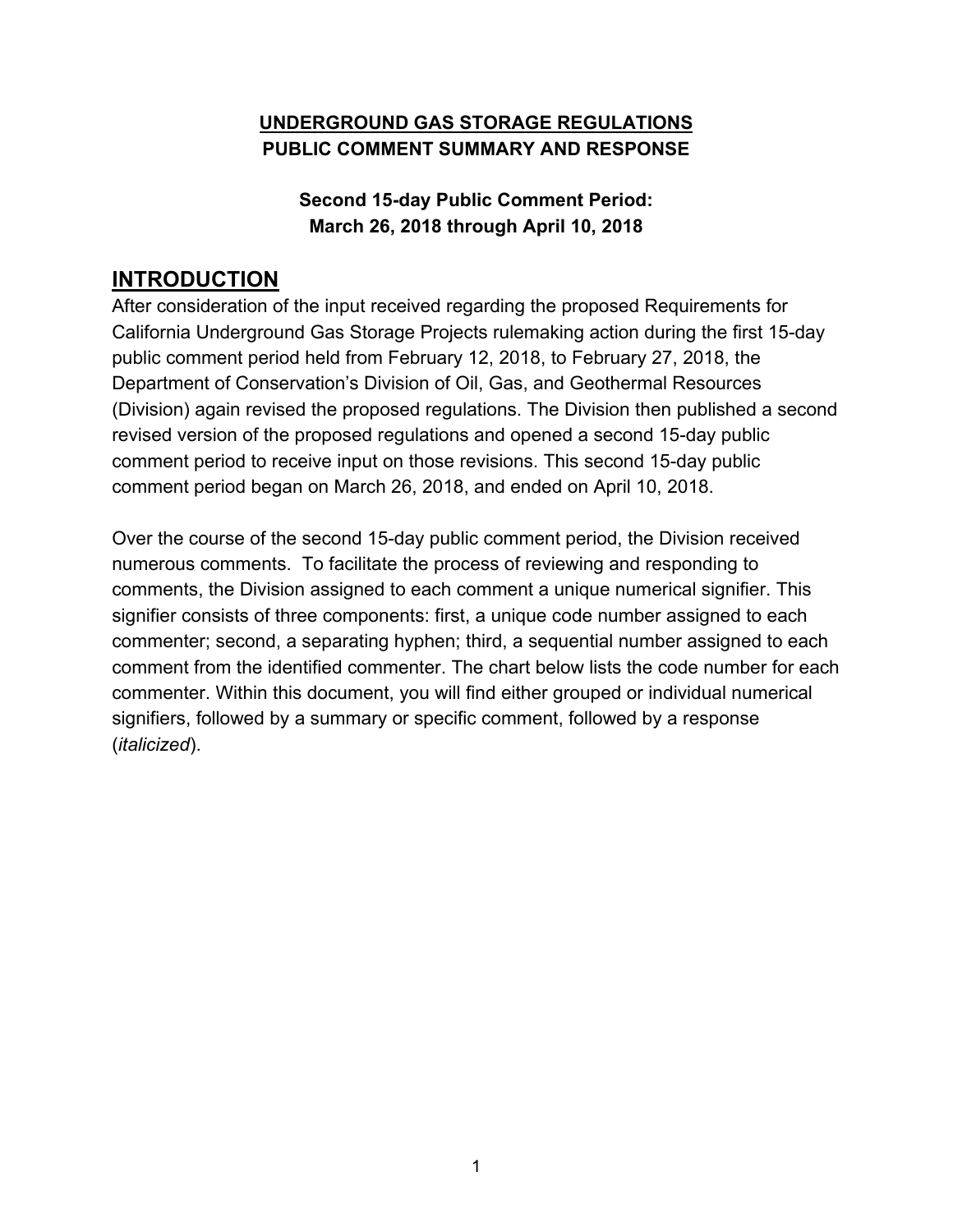# **COMMENTERS**

| <b>Number</b> | <b>Name and/or Entity</b>                                                       |
|---------------|---------------------------------------------------------------------------------|
| 0001          | Joseph Goldstein                                                                |
| 0002          | <b>Richard Bratkovich</b>                                                       |
| 0003          | <b>Patricia Glueck</b>                                                          |
| 0004          | ISPs – Central Valley Gas Storage, Gill Ranch Storage, Rockpoint Gas<br>Storage |
| 0005          | <b>Environmental Defense Fund and Pipeline Safety Trust</b>                     |
| 0006          | <b>SoCalGas</b>                                                                 |
| 0007          | <b>Tom Williams</b>                                                             |
| 0008          | PG&E                                                                            |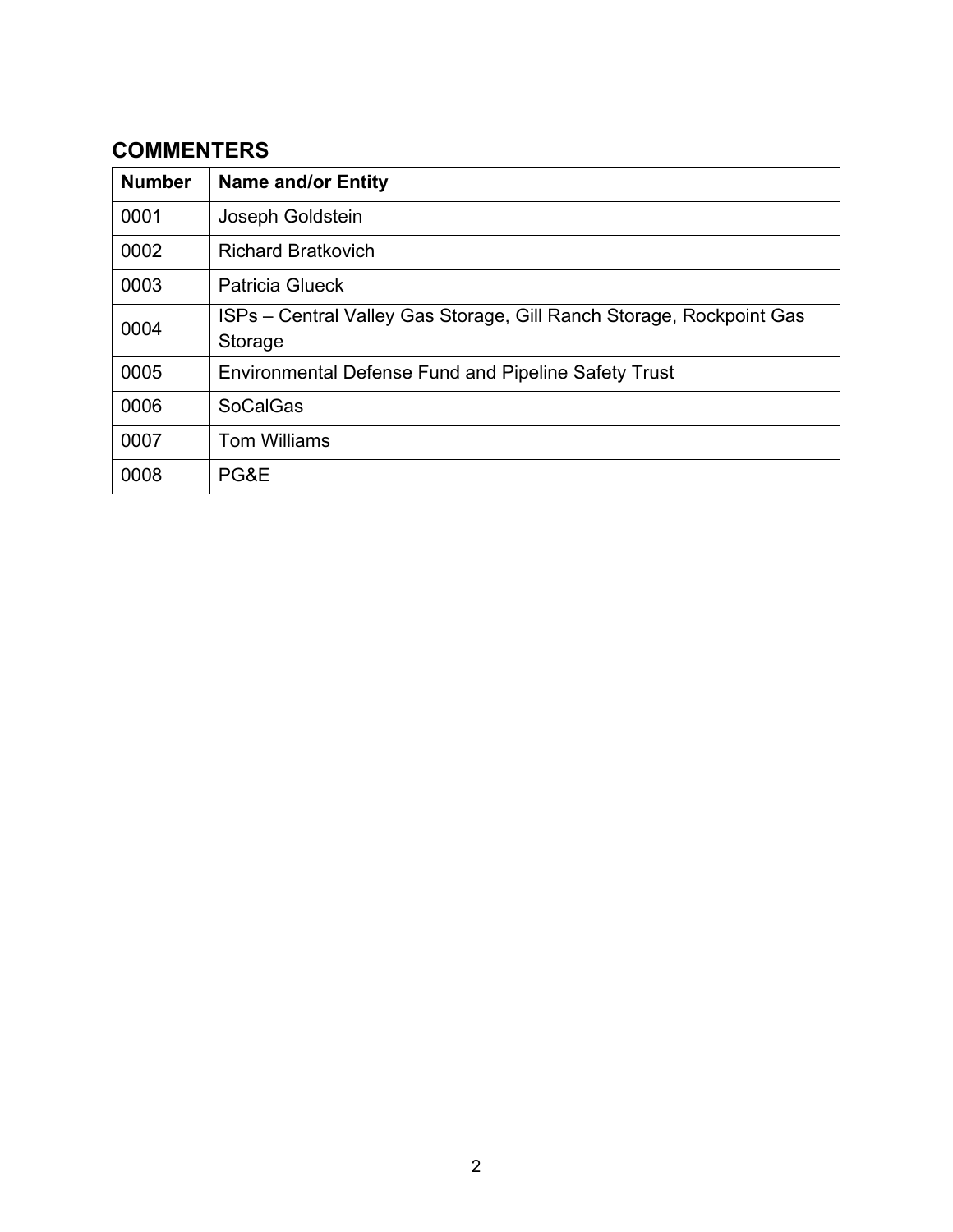# **ACRONYMS AND OTHER SHORTHAND REFERENCES**

| <b>AOR</b>           | Area of Review                                                    |
|----------------------|-------------------------------------------------------------------|
| <b>API RP</b>        | American Petroleum Institute Recommended Practice                 |
| CalEPA               | <b>California Environmental Protection Agency</b>                 |
| CalOSHA              | California Occupational Safety and Health Administration          |
| <b>CARB</b>          | California Air Resources Board                                    |
| <b>CCST</b> report   | Report issued by the California Council on Science and Technology |
|                      | "Long-Term Viability of Underground Natural Gas Storage in        |
|                      | California" released January 2018                                 |
| <b>CEQA</b>          | <b>California Environmental Quality Act</b>                       |
| <b>CFR</b>           | <b>Code of Federal Regulations</b>                                |
| <b>CPUC</b>          | <b>California Public Utilities Commission</b>                     |
| <b>Division</b>      | Department of Conservation, Division of Oil, Gas, and Geothermal  |
| <b>ERP</b>           | <b>Emergency Response Plan</b>                                    |
| <b>ISOR</b>          | Initial Statement of Reasons                                      |
| Legislature          | Legislature of the State of California                            |
| MIT                  | <b>Mechanical Integrity Testing</b>                               |
| <b>National Labs</b> | Lawrence Berkeley, Lawrence Livermore, and Sandia National        |
|                      | Laboratories                                                      |
| <b>PAL</b>           | <b>Project Approval Letter</b>                                    |
| <b>PHMSA</b>         | Pipeline and Hazardous Materials Safety Administration, Dept. of  |
|                      | Transportation                                                    |
| QRA                  | <b>Quantitative Risk Assessment</b>                               |
| <b>PRC</b>           | <b>Public Resources Code</b>                                      |
| <b>RMP</b>           | <b>Risk Management Plan</b>                                       |
| the Act              | California Administrative Procedures Act                          |
| <b>UGS</b>           | <b>Underground Gas Storage</b>                                    |
| <b>ZEI</b>           | Zone of Endangering Influence                                     |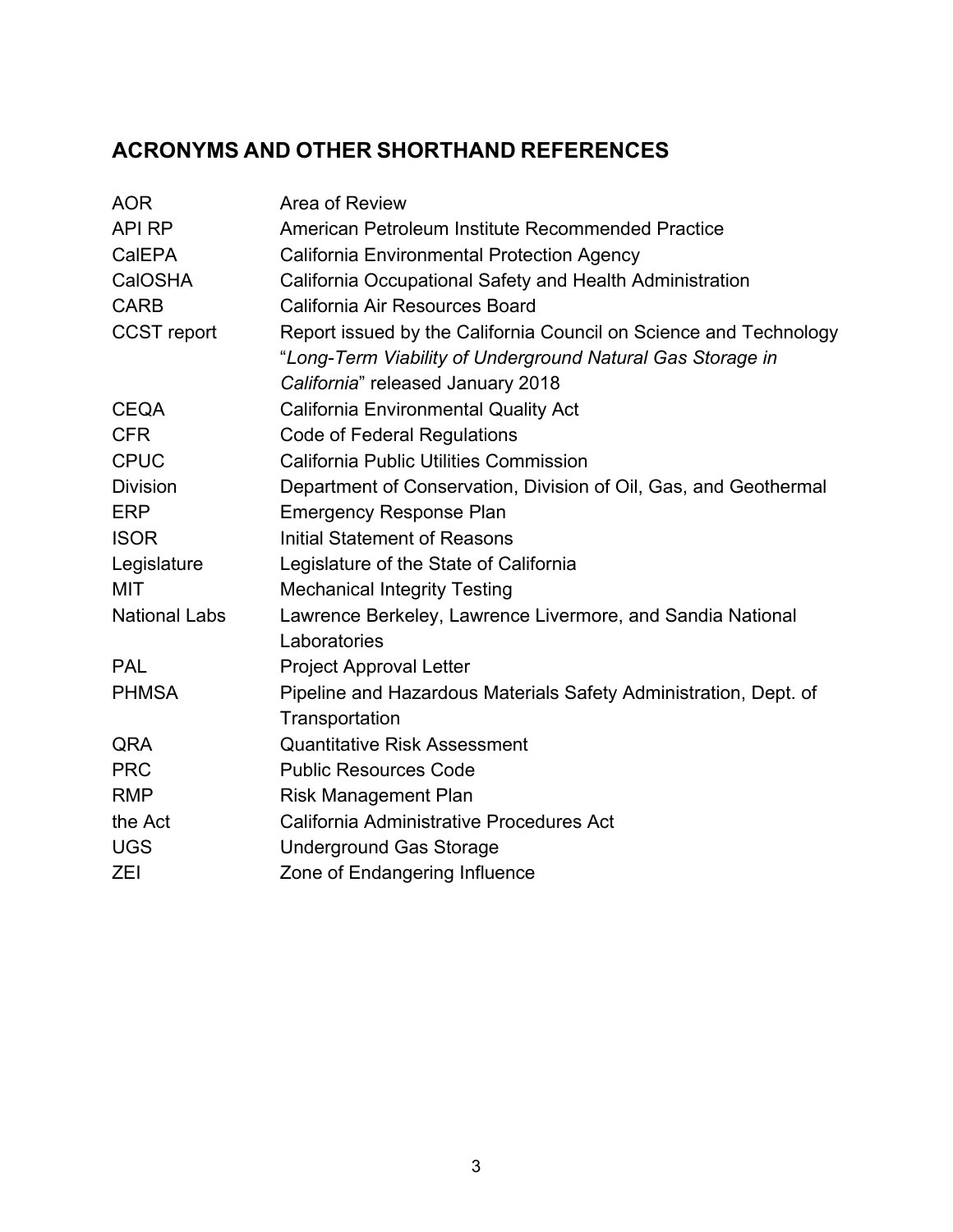## **COMMENTS IN SUPPORT**

#### 0005-1

Comment commends the Division for highlighting the importance of preventative, in addition to mitigatory, measures in the risk management planning process outlined in the current draft. Overall, the proposed regulation is strong, and when final, will likely be the most rigorous gas storage regulatory program in the country – appropriately so, given the proximity of large population centers to California's gas storage facilities.

#### *Response: Noted. Thank you for your comments.*

#### 0006-6

Commenter supports the Division's overall monitoring requirements and seeks to provide effective monitoring and analysis methods. Commenter has concerns that increased frequency of field shut-in tests may adversely impact system reliability and could potentially be disruptive to our ability to serve our customers if instituted at a frequency greater than an annual basis. Commenter appreciates the provisions of Section 1726.7(b)(2) that offers alternative methods besides semiannual field shut-in tests, and looks forward to future discussions with the Division to develop a Risk Management Plan that will meet the requirements of Section 1726.7 with consideration for system reliability. Commenter appreciates the efforts of the Division to bring forth consistency and alignment with other regulations where appropriate, such as in Section 1726.7(f), which provides for Monitoring Requirements of the proposed regulation to be superseded by the California Air Resources Board (CARB), should they approve a monitoring plan under its regulation for that facility.

#### *Response: Noted. Thank you for your comments.*

## 0008-1

Commenter appreciates the revisions made to provide additional clarity and the modification to allow operators more time to provide the required data for existing underground gas storage projects, given the amount of new information that is required in this regulation as well as implementing concurrent requirements from PHMSA.

*Response: Noted. Thank you for your comments.*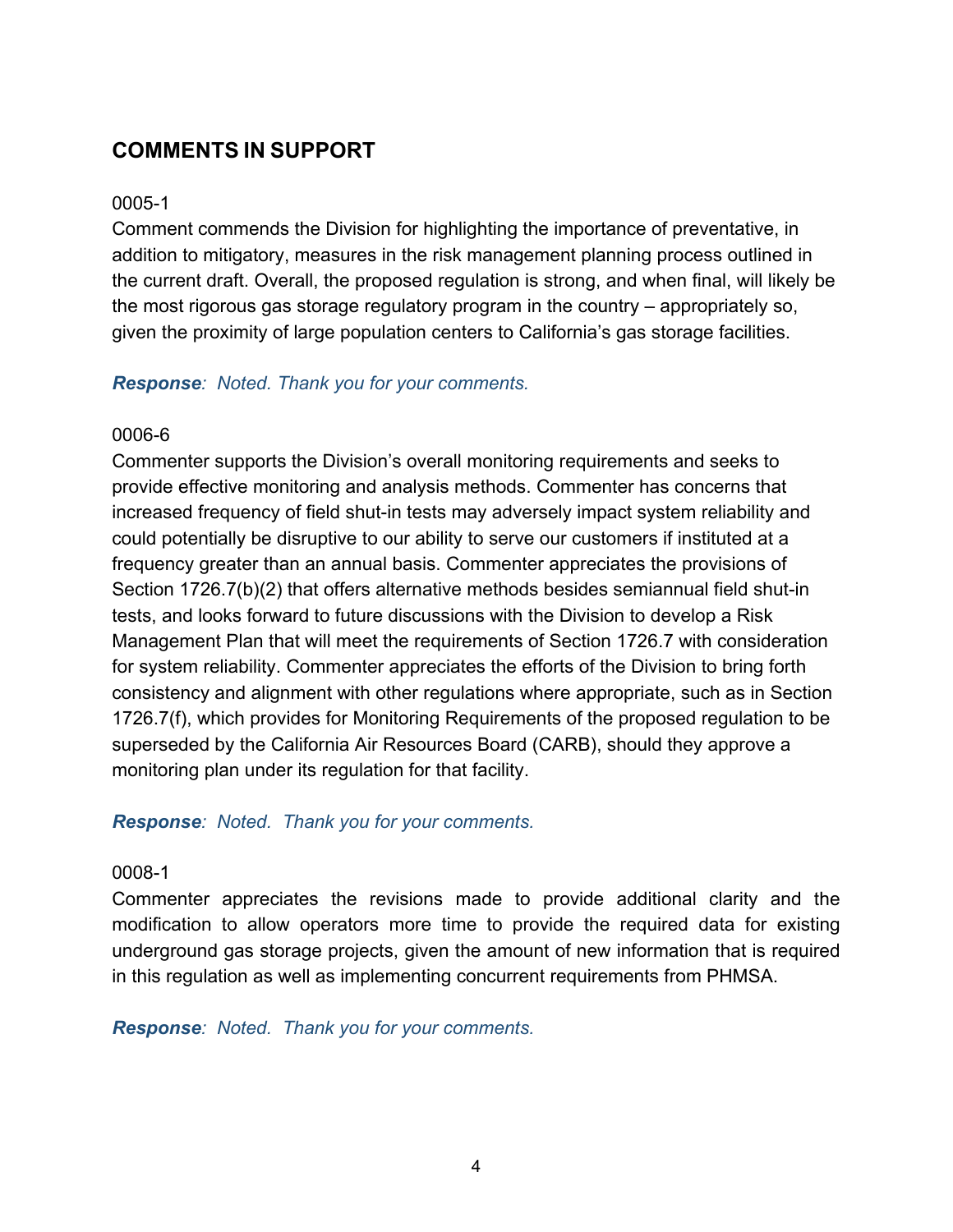**§1726.4(a)(5)(L):** Commenter appreciates and agrees with the clarification of the definition of boundaries for this section.

*Response: Noted. Thank you for your comments.*

#### 0008-13

**§1726.6(a)(2):** Commenter appreciates the clarification that operators may employ the technology that is best suited for their wells and both magnetic flux and ultrasonic technologies are not required.

*Response: Noted. Thank you for your comments.*

## **GENERAL COMMENTS**

#### 0001-1

The document speaks to new, existing, or modified well fields. Commenter believes that the regulations should clearly state that retrofit will be required where deficiencies are identified. This means that if a field exists in either planning stage, installation phase, or operating phase, retrofit to this document is requirement.

*Response: NOT ACCEPTED. The proposed regulations apply to all underground gas storage activities regardless of project stage. This is made clear by the requirement for a Project Approval Letter (PAL) which will, by its express terms, require a project to remain in compliance with then-current regulations as they exist at the time of issuance and as updated going forward. No additional language is needed to clarify that these requirements are applicable to all underground gas storage wells and their injection projects.*

#### 0002-1

The adding back of the word "prevention" in many places is a good thing. The current language however, says "prevention or mitigation." Commenter doesn't think offering a choice to companies, whose safety record is poor, is a good idea.

*Response: NOT ACCEPTED. As recommended by multiple commenters, the Division has modified the regulations to recognize that total prevention is often an impossibility, but should always be the goal. Thus, "prevention or mitigation" is not a bifurcated choice, but a continuum of the required protocols from, at minimum, mitigation of harm below a probability or impact threshold, to complete and total prevention of that harm.*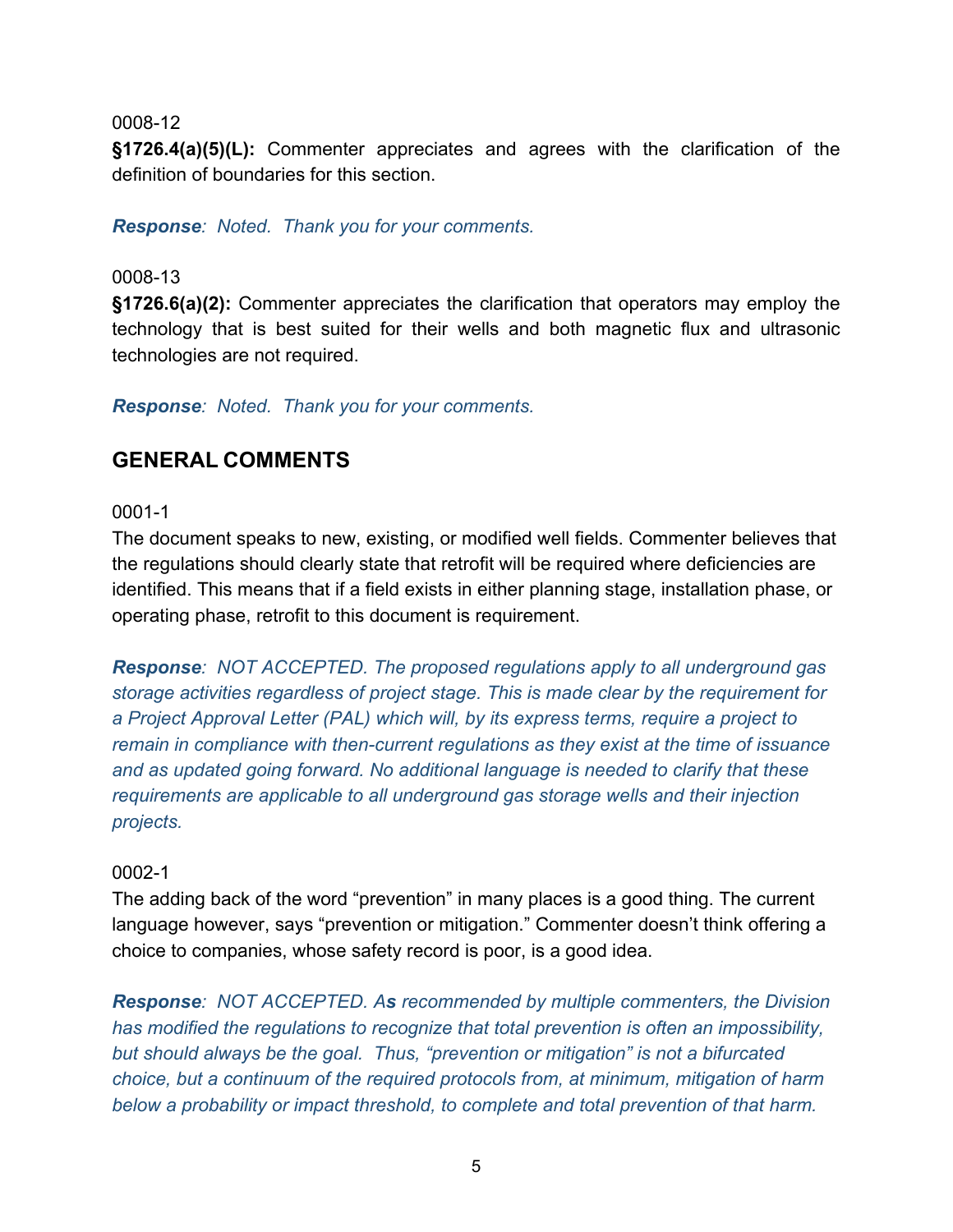Commenter would appreciate the opportunity to engage with the Division in a future operator workshop or meeting to review expectations and requirements for compliance, and in support of new concepts introduced such as quantitative risk assessments and human factor variables.

*Response: ACCEPTED. This workshop will be scheduled after the regulations are finalized. Additionally, all operators will have opportunity to discuss their risk management plans and other compliance efforts directly with Division program staff during the initial submission process.*

## 0007-1

The entire article is poorly written, technically inadequate, and appears to be biased for protecting the

"operator" rather than for protection of life, health, safety, the environment, and natural resources. All records for permit compliance must to submitted, verified, and stored with the State agencies and be accessible to the public, forever; not held by operator with access only to the agency and not to the public.

*Response: NOT ACCEPTED. All comments received during the development of the proposed regulations have been carefully considered. Modifications to the proposed language were made where appropriate. Generally, records submitted to the Division for compliance purposes are maintained in the corresponding well files and project files. Well files, project files, and other records maintained by the Division are available to the public in a manner consistent with the California Public Records Act and other applicable laws. Many of these records may be accessed online through the Division's website.* 

## 0008-11

In the finalization process for these proposed regulations, commenter encourages the Division to continue its close communication and counsel with the CPUC, PHMSA-Office of Pipeline Safety, and the California Air Resources Board to ensure that there will be no conflicting or overlapping regulations.

*Response: ACCEPTED. The Division maintains working relationships with other agencies to ensure that the proposed regulations are effective without conflict and is confident that the proposed regulations work well with other existing and planned regulatory requirements.*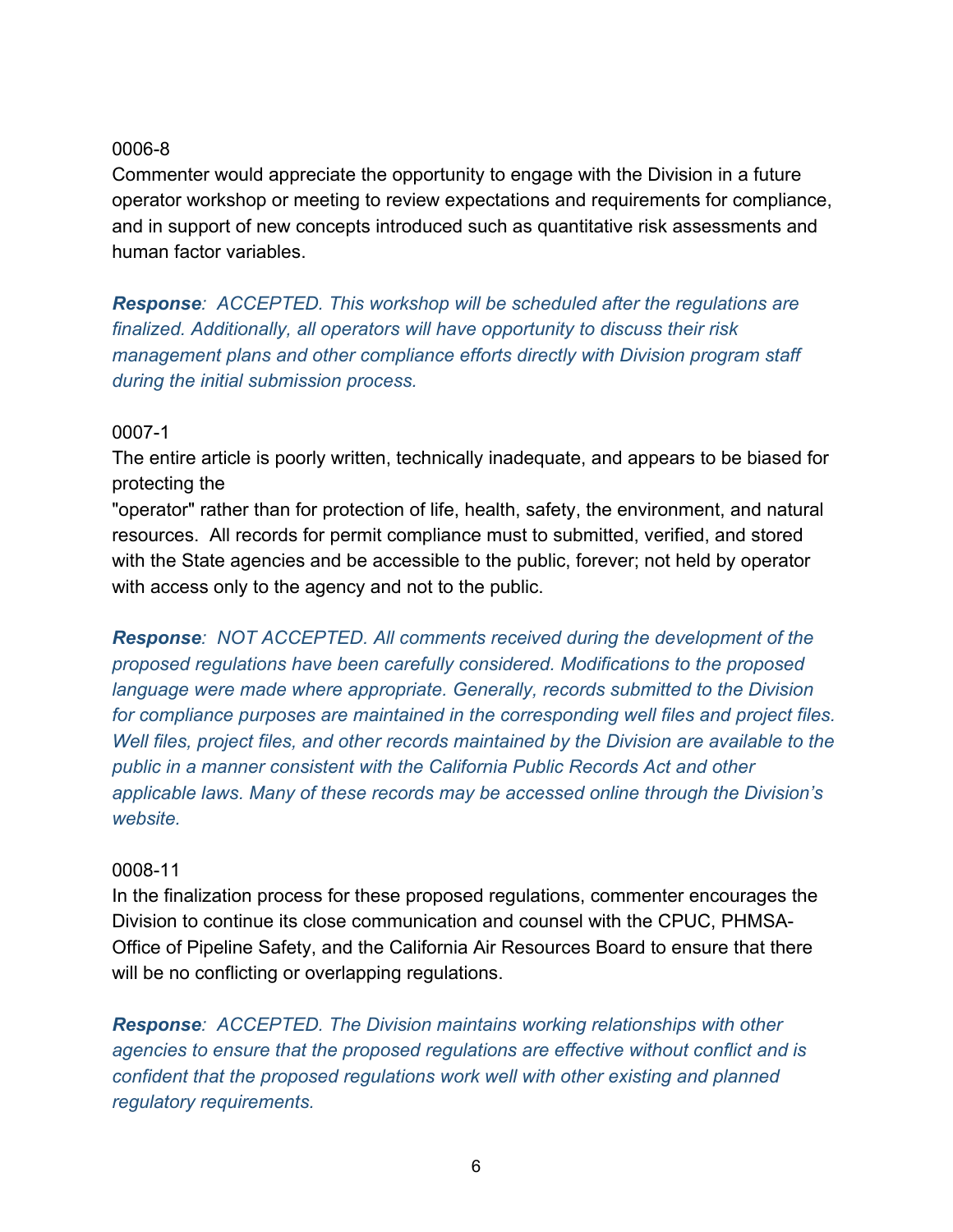## **SECTION BY SECTION COMMENTS**

**1726.1 DEFINITIONS**

## 0007-4

**§1726.1(a)(3) and (a)(4), 1726.4(a)(5)(D), 1726.4.2(a)(1), 1726.5(a), (b)(1), (b)(4), 1726.7(a), (b), 1726.7(b)(2)(D), (d)(3)(A), (d)(3)(B):** In multiple locations throughout the text, commenter recommends the addition of "and gases" in relationship to "fluids". Commenter suggests this definition is used inconsistently throughout the proposed regulations. Similarly, where "gas" appears in the definition of gas storage well, commenter would add "and fluids".

*Response: NOT ACCEPTED. "Fluid" is defined in the proposed regulations to mean liquid or gas. Thus, the inclusion of "and gas" or "gases" after "fluid" is redundant and unnecessary for regulatory purposes. Where the text is focused on gas, it is focused on the specific injection and withdrawal of target product to and from the storage reservoir; incidental injection and withdrawal of fluids associated with maintenance is not a primary activity of UGS project wells and is not at issue in this definitional context.*

## 0007-5

**§1726.1(a)(5):** Commenter recommends the inclusion of the following at the end of this definition: "Zones shall include all intervals used for injection and withdrawal of fluids that may influence the storage zones during gas withdrawal and injection."

*Response: NOT ACCEPTED. Zones are defined in the previous sentence as depth intervals; this is sufficient for the proposed regulatory purpose.*

## 0007-6

**§1726.1(a)(6) and 1726.4(a):** Commenter recommends this definition be modified to include gas "and fluid" for "storage." Commenter also references the need to include water/fluid injection/withdrawal wells for pressure and volume controls. Commenter adds "and fluid" or "fluids and liquids."

*Response: NOT ACCEPTED. These modifications are inconsistent with the use of this definition throughout the regulations. The regulations focus on injection and withdrawal of gas; fluids and liquids are incidental to the primary storage purpose and are handled differently than the product of the storage reservoir.*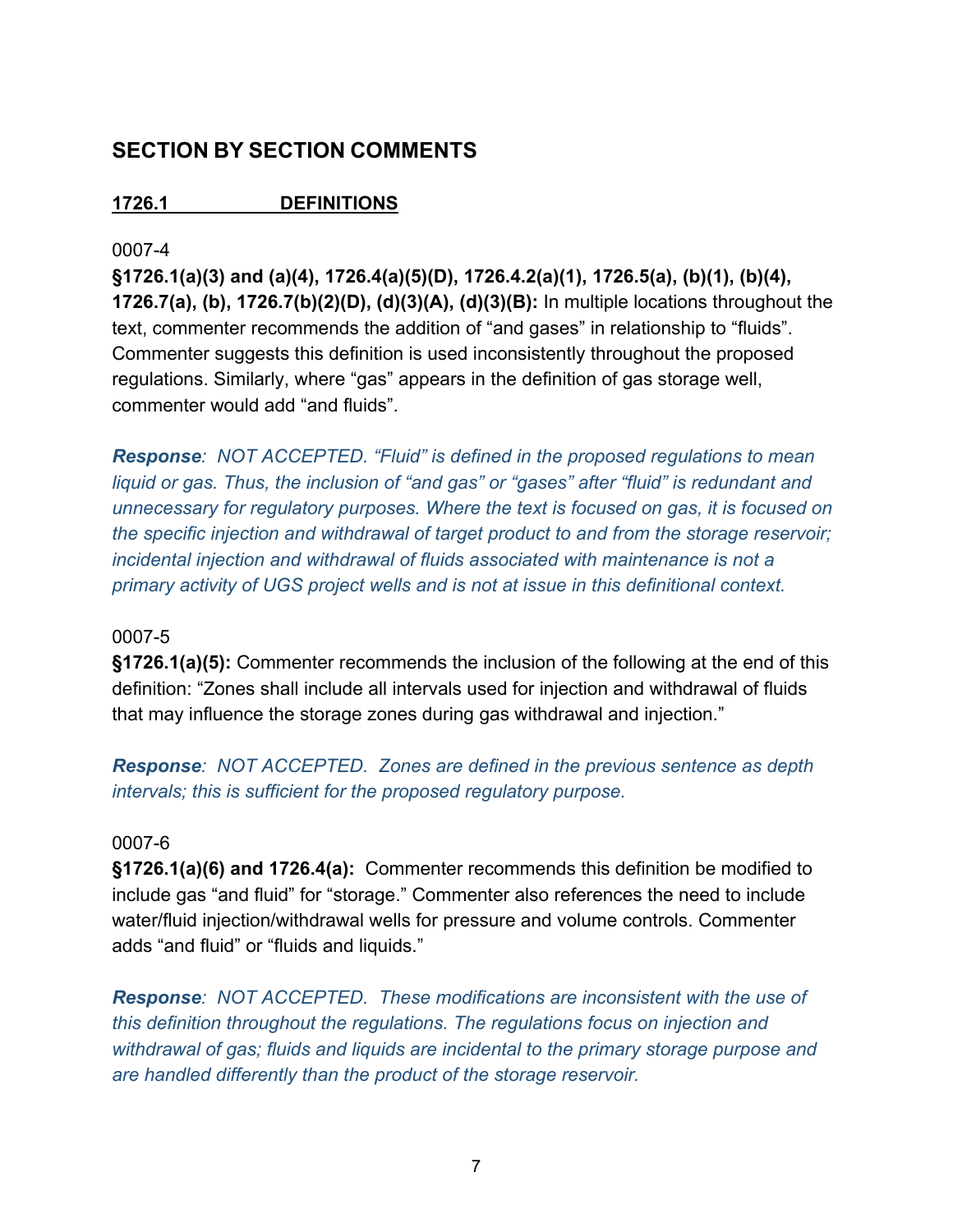**§1726.1(new):** Commenter recommends the addition of a definition for "prevention" that would quantify it by imposing a probability requirement of  $x10^{-9}$ . Commenter also recommends the addition of a definition for "effective mitigation" and "mitigation" that would quantify it by defining both a time frame for the mitigation to be in place and effective, such as one month and a reduction in cause by 99%. (Given that mitigation means that the problem or failure already has occurred, and therefore that the prevention techniques have failed, thus the addition of a definition for prevention has even more substantiality.)

*Response: NOT ACCEPTED. A definition for prevention and/or mitigation as proposed by commenter would be inconsistent with the site-specific, risk-based approach that forms the basic structure of the proposed regulations. Instead, operators must identify what they believe to be the appropriate probability requirements based on their quantitative risk analysis, the results of which must then be used to determine the necessary prevention and mitigation measures that will be incorporated into the Risk Management Plan.*

## **1726.2 APPROVAL OF UNDERGROUND GAS STORAGE PROJECTS**

#### 0007-9

**§1726.2(b) and (c):** Commenter suggests language edits so that the Division "shall" review project approval letters (PALs) no less than once every four years and would subject these letters to verification of compliance with PAL terms.

*Response: NOT ACCEPTED. The project review process is scheduled to take place at*  least once every three years and will verify that on the ground conditions are consistent *with PAL requirements.*

## **1726.3 RISK MANAGEMENT PLANS**

#### 0007-10

**§1726.3(a):** Commenter recommends the addition of the following to this section: "The Risk Management Plan shall include a comprehensive risk assessment, control and response measures, and potential for emergency responses and preparedness which must be fully integrated with the terms and conditions of the Project Approval Letter."

*Response: NOT ACCEPTED. The RMP section makes it clear that risk assessment, mitigation and prevention measures, and emergency response are a required part of the*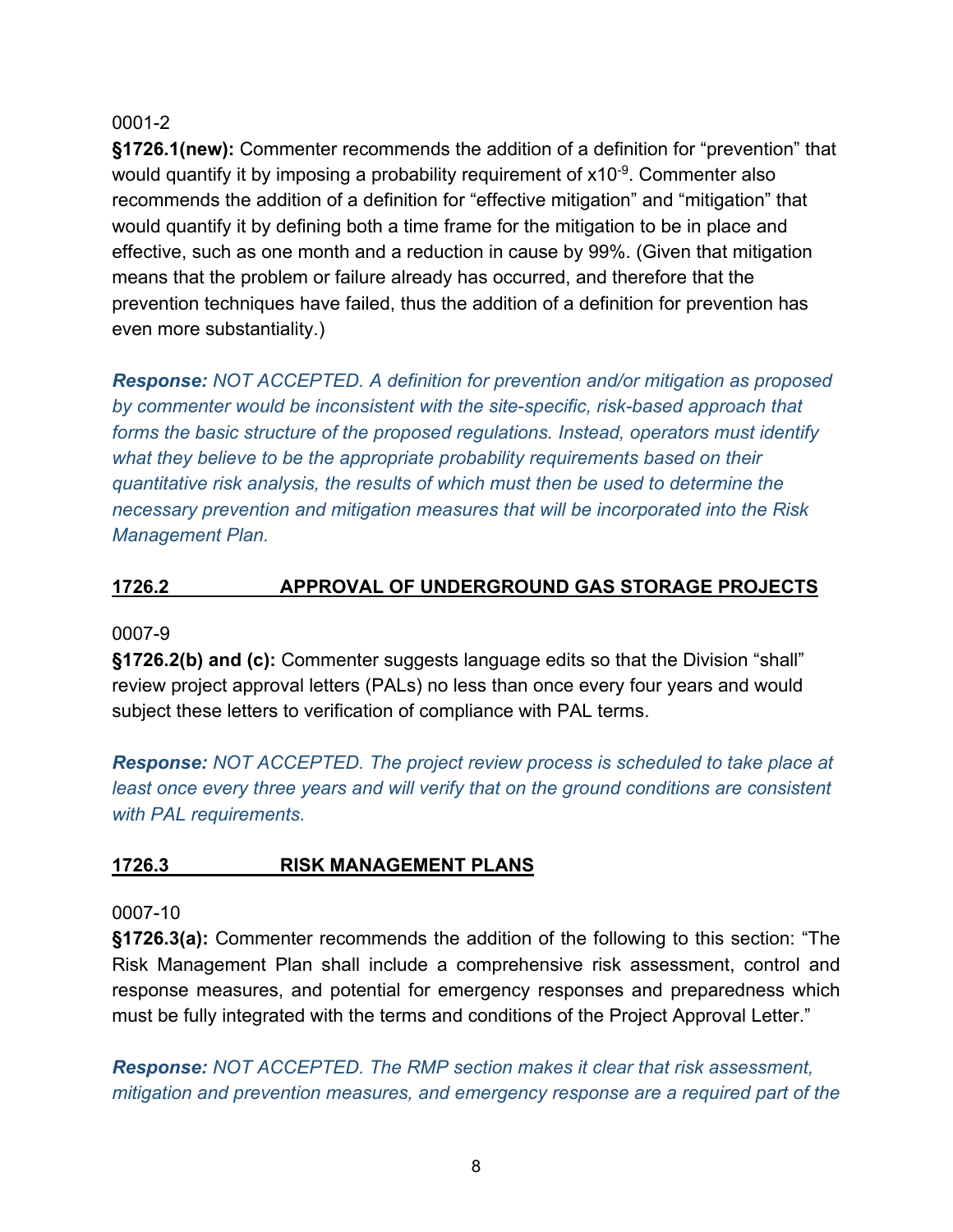*plan. By the terms of a Project Approval Letter, projects must be in compliance with all regulations and letter conditions. Additional summarizing language as provided by commenter would be duplicative without regulatory purpose.*

#### 0007-11

**§1726.3(b):** Commenter recommends the addition of "on-site equipment" and "training for Project personnel" to this section.

*Response: NOT ACCEPTED. The items of concern to commenter are already included later in the regulation as part of the specific requirements for the Risk Management and Emergency Response plans.*

#### 0001-3

**§1726.3(c):** This section speaks to prevention and mitigation protocols, but allows third party guidance. It appears to me that DOGGR should be the approving authority on such things in order to assure highest integrity and validity of the sources used. Therefore add "…third party guidance as approved by DOGGR."

*Response: NOT ACCEPTED. The goal of the RMP is to incorporate any and all guidance which may provide meaningful information or analysis that will improve risk assessment and response. This should include any and all guidance which may be helpful to understanding the probable effectiveness of planned prevention and mitigation protocols. To require that all third-party guidance meet a minimum standard for Division approval is inconsistent with this broadly inclusive goal for third party information. Where the Division does not believe an assessment or protocol is adequately supported, it will work with the operator to address that concern, but exclusion of valuable guidance simply because it does not meet a non-specific standard for integrity or validity is not the goal of this requirement.*

#### 0007-12

**§1726.3(c)(1):** Commenter recommends that the important accident scenarios be required to include failure scenarios known to be associated with "any U.S." underground storage project such as migration through poorly abandoned wells at Montebello, blowout through surface systems at Playa Del Rey, operating well blowouts through annular spaces at Aliso Canyon, as well as many others.

*Response: NOT ACCEPTED. Operators are required to focus on the accident scenarios most likely to be of concern at their location, rather than a default list based on other locations. Site specific geology, different operating procedures, infrastructure age, and*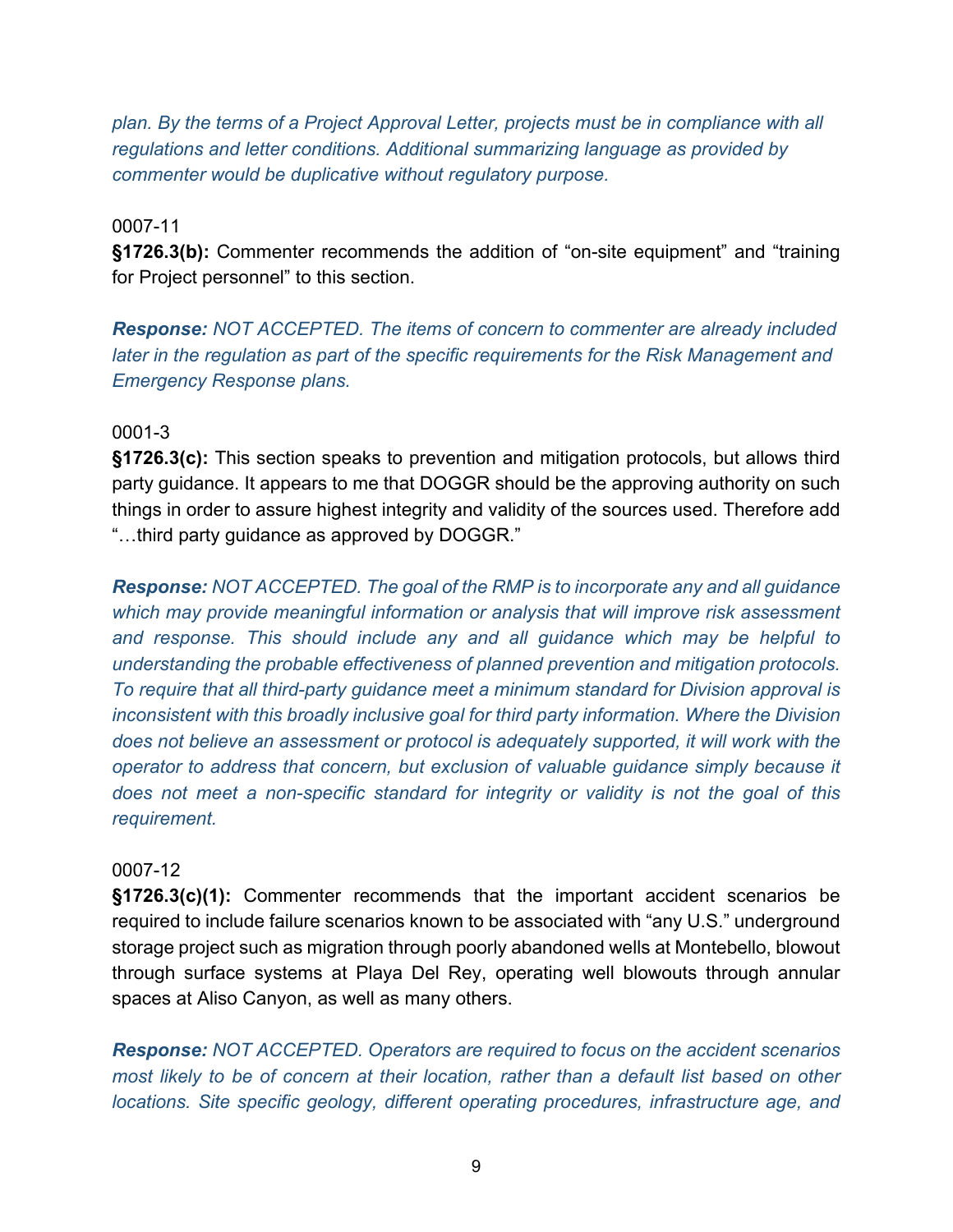*volume can all have significant impacts on the likelihood of a specific failure scenario becoming an issue. Operators are encouraged to use industry best practices and experience of other operators to identify their risk scenarios, but should remain focused on what is appropriate for their site and operating conditions.*

#### 0007-14

**§1726.3(c)(2):** Commenter would replace "uncertainties" with "probabilities" would add the term "risks," and require "responses to realization" of threats and hazards as part of the QRA analysis.

*Response: NOT ACCEPTED. This proposed section requires the operator to address any uncertainties that would affect the accuracy of quantitative values used during risk assessment and hazard analysis. These uncertainties are items that could affect outcomes but which cannot be quantified; this is very different from a probability which is the calculated likelihood that something will take place. QRA is focused on the assessment and quantification of risk, mitigation measures are covered later in the proposed section.*

#### 0007-13

**§1726.3(c)(2), (d)(2), (d)(8), (d)(9), (d)(15):** Commenter recommends that the QRA section define and contrast risk-threat-hazard as specifically applicable to California, their consequences, and control/mitigation.

*Response: NOT ACCEPTED. As discussed by other commenters, the QRA process is new to underground gas storage. Over time it is likely that clear California usage and definitions will arise for these terms, but at this time they are still in development. The RMP section will require significant monitoring over the next few years and additional regulatory action is likely as lessons are learned and applied for more effective QRA analysis.*

#### 0008-2

**§1726.3(c)(2), (d)(12):** Commenter suggests that QRA and human factors in operations and maintenance are developing and nascent fields and it is premature to include them as prescriptive requirements. Commenter suggests that API RP 1173, which addresses human safety factors, should be used as a reference, rather than requiring an assessment for which methodologies and tools are still being developed.

*Response: NOT ACCEPTED. QRA and human factors analysis are somewhat new fields for the underground gas storage industry, but have been in use in other hazardous*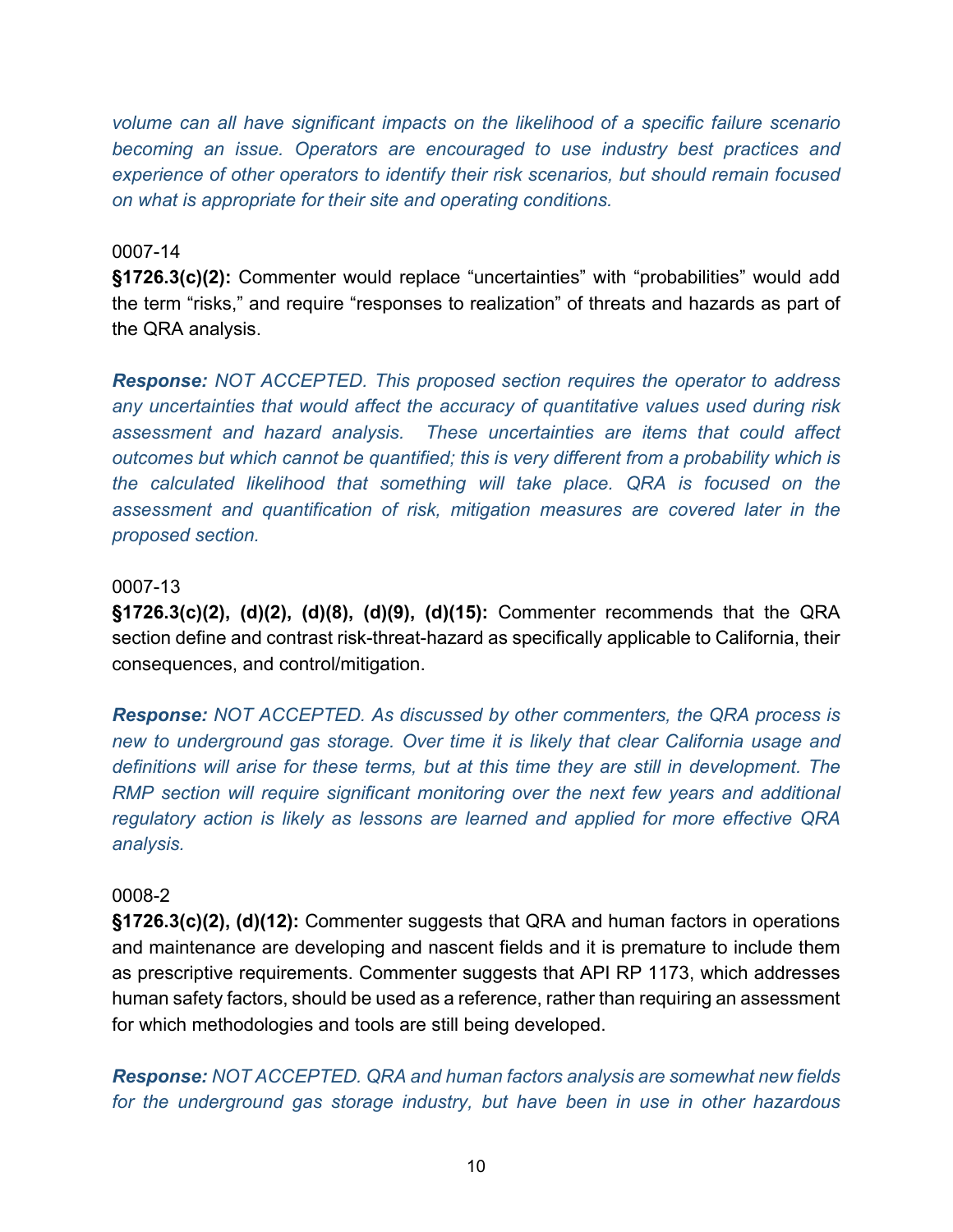*industries, such as nuclear power, for some time. In addition, companies which are overseen by the CPUC are already using QRA processes to perform risk mitigation assessment work, and the formulas developed for the risk mitigation phase filing should inform the QRA analysis that must be completed for the RMP. Similarly, human factor analysis may be still developing, but there are sufficient references from other industries for operators to begin meaningful calculation of risks associated with human failures even if a tried and true method has not yet achieved industry-wide acceptance. The Division believes these provisions are needed to help drive the development of QRA and human factors analysis for UGS operations.*

#### 0007-22

**§1726.3(d)(16):** Commenter recommends that the requirement to request notices from local land use agencies be expanded to include first responder entities as well.

*Response: NOT ACCEPTED. This expansion is inconsistent with the purpose of this proposed section, which is to require the operator to monitor land development around their project. The issue of concern is risk to the UGS project from the development or to the development from operational activities. Although activities by local first responder entities should be of interest to operators as they must comply with all local laws, for Division regulatory purposes there is no risk associated with responder regulatory action, so notice requests are not required in the RMP.*

#### 0006-1

**§1726.3(c)(3):** Commenter observes that as defined in Section 1726.3(c)(3), it would be more accurate for the Division to use the term "preventive and mitigative" throughout Section 1726.3 rather than "prevention and mitigation", as any "prevention protocol" would preclude the need for a "mitigation protocol". Commenter interprets the intent of the Division's use of the phrase "Prevention and Mitigation Protocol" to equivalate to API 1171's use of "Preventive and Mitigative", and encourages the Division to update the proposed regulations with this change to clarify the regulation and avoid enforcement ambiguity.

*Response: NOT ACCEPTED. The Division does not see any functional difference between a requirement for "preventative and mitigative" actions versus "prevention and mitigation" protocols. The goal of preventing and mitigating risk remains the backbone of the proposed regulations and the language is used consistently throughout the proposed section.*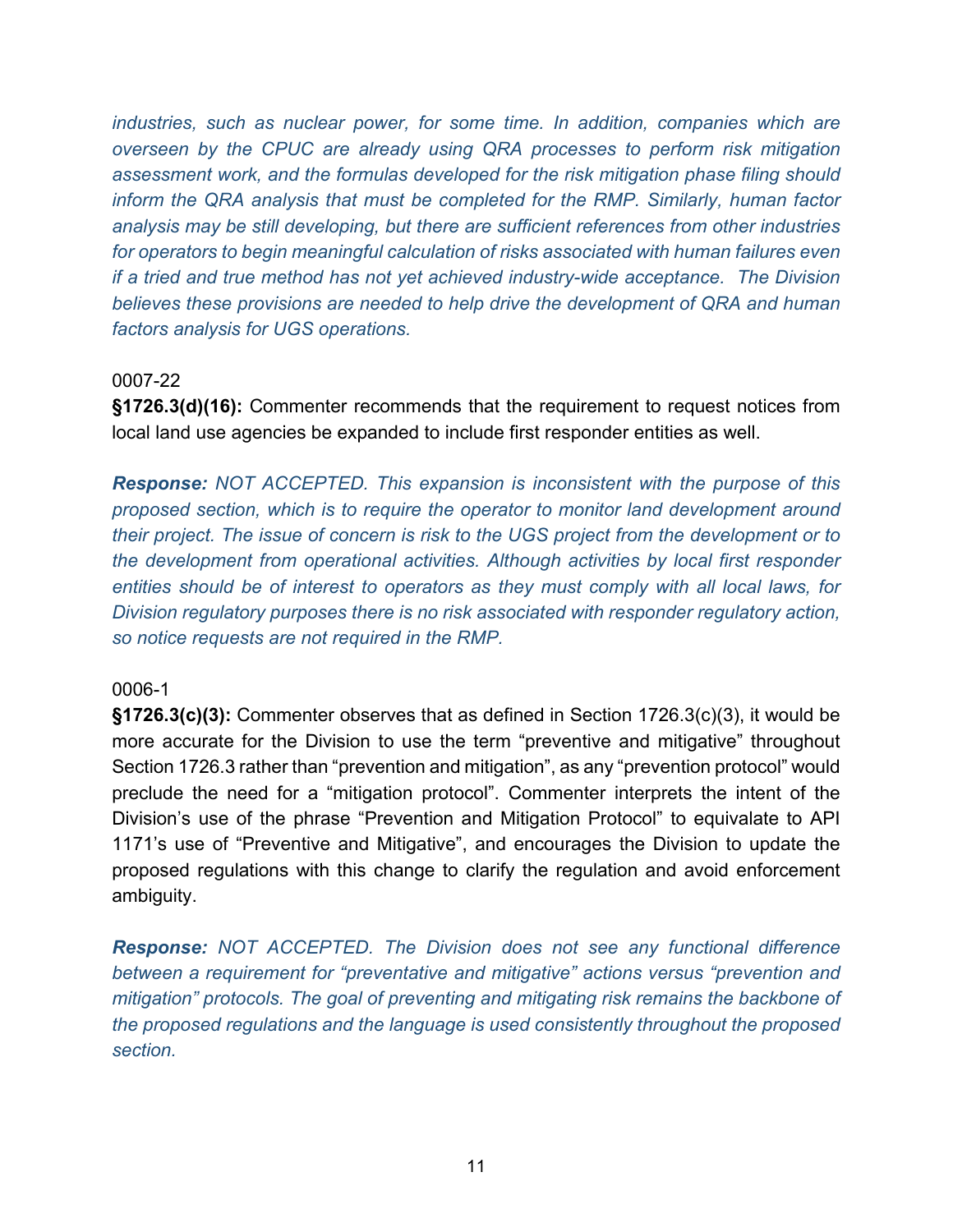**§1726.3(c)(3):** Commenter reiterates its recommendation to remove the requirement to include cost effectiveness of prevention protocols in operator Risk Management Plans, since DOGGR does not have purview over funding.

*Response: NOT ACCEPTED. Proposed subdivision (c)(3) does not dictate how operators obtain or allocate funding. Proposed subdivision (c)(3) requires that an operator evaluate the cost-effectiveness of the possible risk prevention and mitigation protocols identified as part of the operator's RMP. Cost-effectiveness in this context refers to a comparison of the benefit provided by a protocol relative to the expense of the protocol. Understanding the cost-effectiveness of possible prevention and mitigation protocols is an important step for developing an effective RMP. Completion of that step is among the criteria that the Division will examine when evaluating whether an RMP meets the regulatory standard for approval.*

#### 0007-15

**§1726.3(c)(3) through (d)(1), (e):** Throughout this section, commenter recommends the use of prevention, response, and mitigation protocols.

*Response: NOT ACCEPTED. Prevention and mitigation protocols are protocols that are implemented in response to an event or hazard that reduce or otherwise prevent harm. The addition of "response" is duplicative in this context.*

#### 0003-2

**§1726.3(d):** Commenter is concerned about seismicity. Given that California has major faults includes the San Andreas fault, which have the power to release immediate and devastating energy that could collapse wells, seismic risks should be taken seriously. Thus, a facility such as Aliso Canyon which has the Santa Susana fault that transverses each well on the site, should be decommissioned. It's not just the danger of the fault or the other faults in close proximity, but, according to a well-known earthquake expert, an eruption on the southern San Andreas fault could produce enough energy to set off the faults that are located in Southern California. Such an incident could mean thousands of deaths of residences and any site workers if the wells became so damaged that the gas is released. We know that one well had become damaged at that site in 1994 as a result of the Northridge Quake. Just think of the 2015 blowout, but highly intensified. It is irresponsible on the part of DOGGR and the CPUC to allow a potentially dangerous facility to continue operation. And any other similar facilities need to be examine for possible seismic and other safety problems.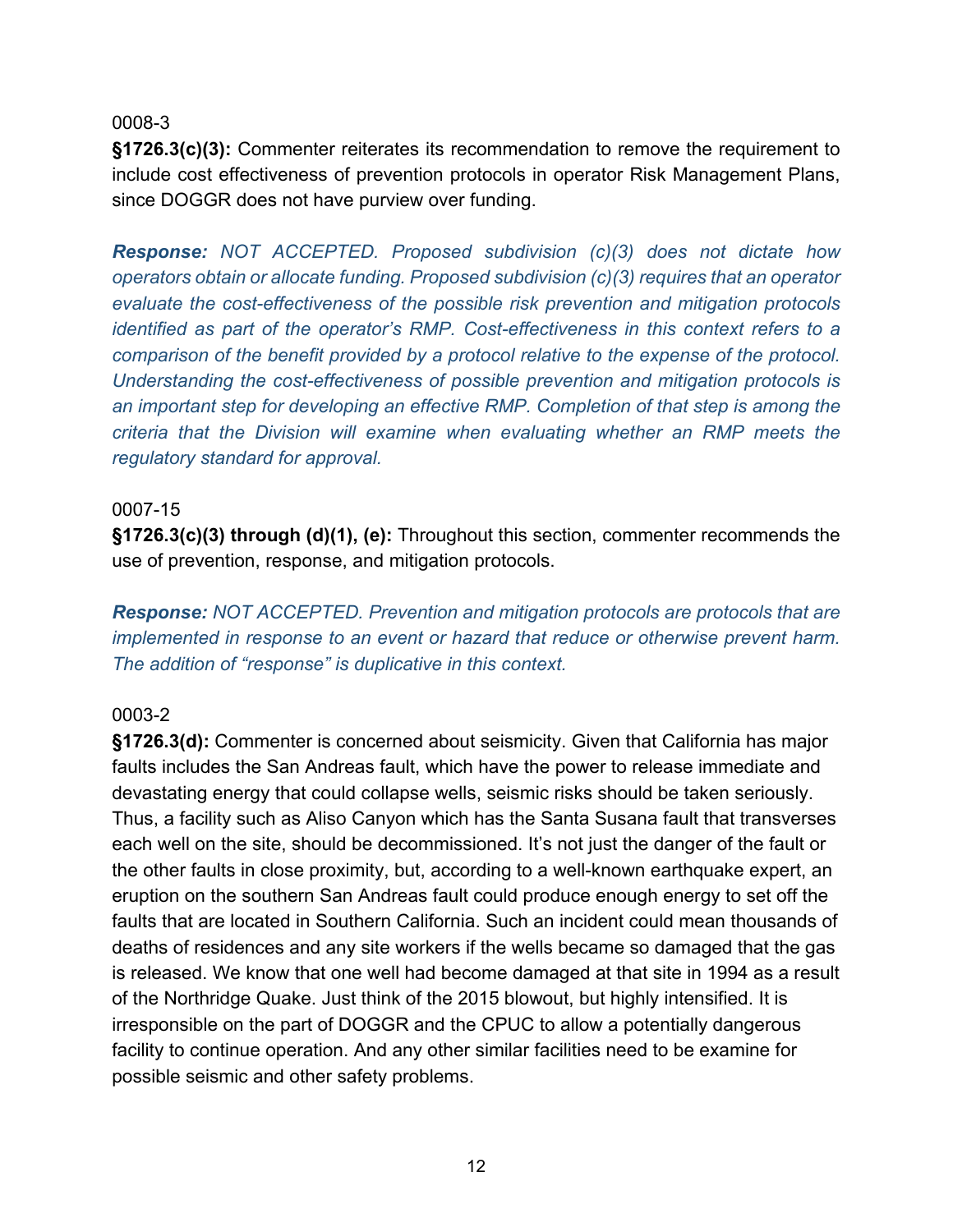*Response: NOT ACCEPTED. Evaluation and mitigation of risks from seismicity and associated hazards are incorporated is several parts of the proposed requirements as hazards which must be assessed using quantitative risk analysis. This analysis will identify the type of hazards associated with seismicity, quantify their probability and impact, and provide a quide to needed mitigation measures that will minimize harm in case of an earthquake. This analysis must be site specific and appropriate response will be determined well by well.*

## 0007-16

**§1726.3(d)(1):** Commenter would include a requirement for "complete cementing from well bottom to top for casings and annular spaces within the Area of Review."

*Response: NOT ACCEPTED. Cementing requirements are covered in existing regulations. The Division does not intend to change those requirements at this time.* 

#### 0007-17

**§1726.3(d)(1):** Commenter recommends that non-conforming wells be given only three years to comply, with 30 percent of nonconforming wells being addressed each year.

*Response: NOT ACCEPTED. The Division has determined that rig availability and reliability concerns require additional time for compliance where an operator has a large number of non-conforming wells. The three-year accelerated period recommended by commenter does not appear realistic given available resources.* 

#### 0008-4

**§1726.3(d)(1):** Commenter appreciates the clarifications on the percentages of nonconforming wells that must be addressed during the seven-year phase-in period but believes that the revised language can still be interpreted in different ways. Edits are recommended along with a start date for the seven-year period to begin on January 1, 2019 which will assist in planning by aligning with the fiscal calendar of most operators.

*Response: NOT ACCEPTED. The workplan for nonconforming wells is not a stand-alone plan, but is part of the Risk Management Plan (RMP). Thus, the operator will have six months from the effective date of the proposed regulations to submit an RMP that includes a seven-year plan for non-conforming wells, and the start date for that seven-year plan will be the approval date of the RMP, making a specific start date not needed in the proposed regulations. The language added to clarify the percentage of wells which must be completed each year is clear; where there are potential alternative interpretations the*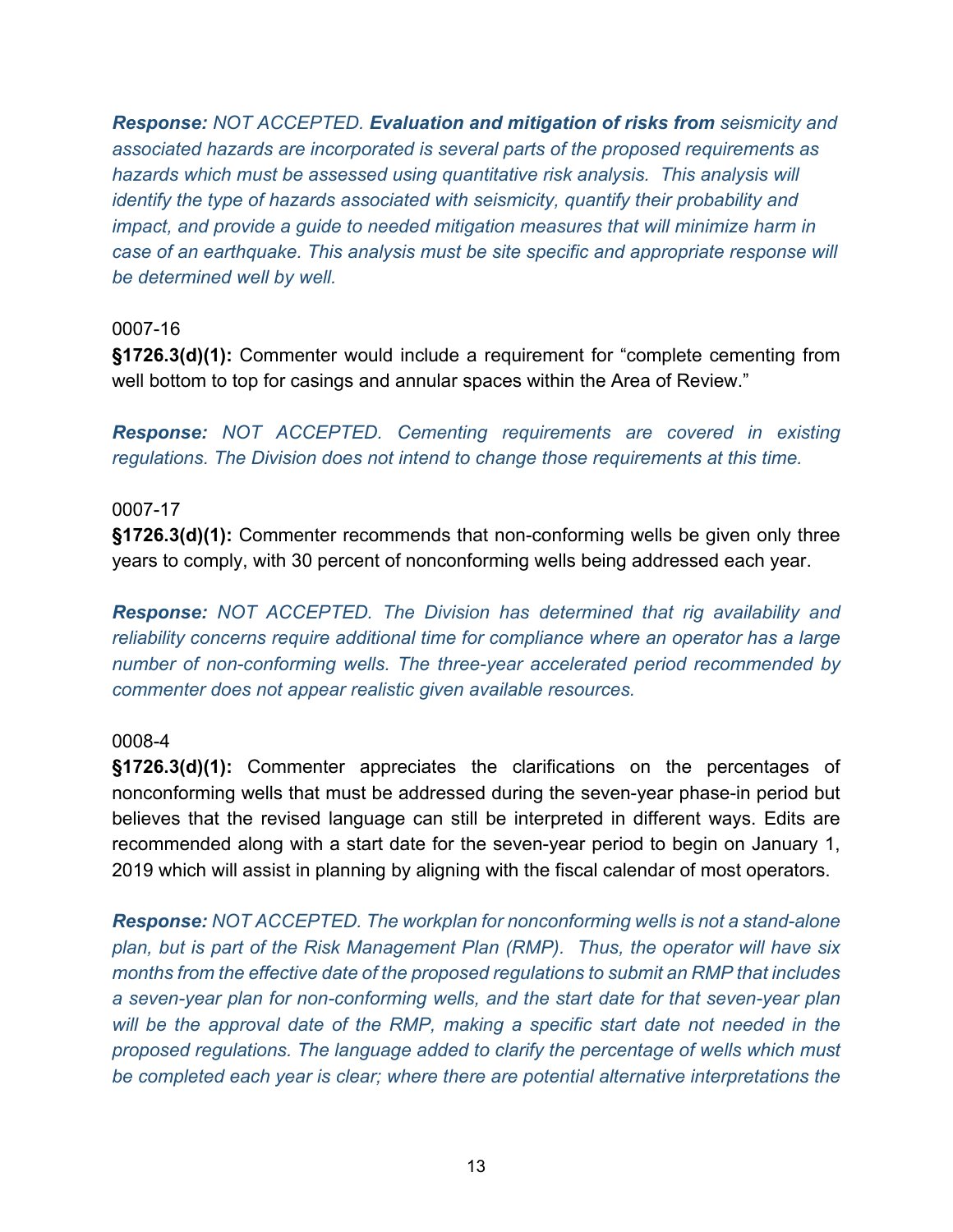*Division will work with the operator through their RMP review process to ensure the nonconforming well plan meets the regulatory requirements.* 

0001-4

**§1726.3(d)(2):** In evaluation of the appropriateness of subsurface safety valves, the probability factor should quantify appropriateness at x10-9.

*Response: NOT ACCEPTED. A single standard for prevention probability appropriateness as proposed by commenter would be inconsistent with the site-specific, risk-based approach that forms the basic structure of the proposed regulations. Instead, operators must identify what they believe to be the appropriate probability factor based on their QRA, the results of which must then be used to determine the necessary prevention and mitigation measures that will be incorporated into the RMP.*

0002-2 **§1726.3(d)(2):** Offering a choice of valve installation (or not) is not in the public interest.

*Response: NOT ACCEPTED. The proposed regulations are built around a risk-based, site-specific approach that requires operators to perform extensive analysis of hazards, their probability of occurring, and the potential impact should a harm occur. The operators will therefore use the results of the Quantitative Risk Assessment to determine if and when safety valves are needed.*

## 0002-3, 0007-18

**§1726.3(d)(2)(L), (d)(9):** Taking out the worlds "active faults" is a concern. One commenter recommends the inclusion of "fault planes" as an alternative. Commenters also recommend inclusion of uplift.

*Response: NOT ACCEPTED. The use of "active faults" appeared to create some confusion with commenters who requested definitions of active vs. non-active fault. The purpose of the proposed subdivision, which is focused on the potential use of safety valves, is to consider all hazards that could lead to loss of containment and thereby determine if safety valves would prevent or mitigate associated impacts. Active faults have therefore been removed to avoid confusion; faults should be considered a part of seismicity considerations rather than a standalone issue of concern. Thus, any risk to the well associated with seismic activity must be considered in evaluating the need for valves, regardless of whether a specific fault is considered active or not. Similarly, uplift is considered a part of seismicity, which is generally defined as land movement.*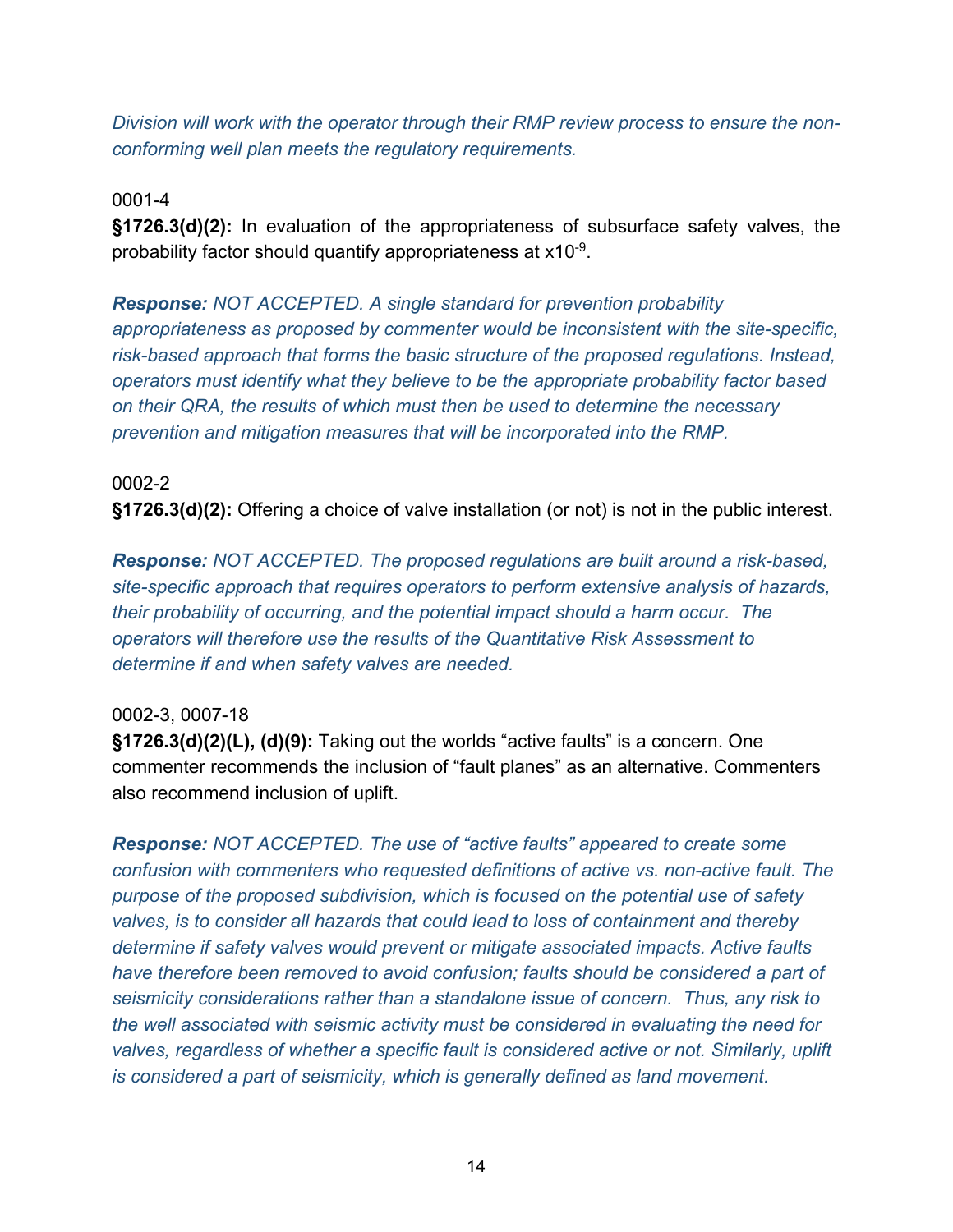0007-19 **§1726.3(d)(4) and (d)(8):** Commenter recommends the addition of "encrustation...including operational cycling of injection and withdrawal."

*Response: NOT ACCEPTED. Commenter's recommended addition appear to be extensions of the existing text regarding evaluation, monitoring, and mitigation of corrosion. Corrosion effects would already include encrustation without the need to delineate them separately, and corrosion must be monitored and mitigated no matter its cause. Commenter's language additions do not appear to add value or clarity to the regulatory requirements.*

#### 0007-20

**§1726.3(d)(4)(E):** Commenter recommends consideration of corrosion potential of fluids in formations below the storage zone, and those withdrawn or injected into zones within the area of review.

*Response: NOT ACCEPTED. Consideration of corrosion potential for fluids below the zone is unnecessary because fluids in that zone will not come in contact with wellbores or other equipment that would be at risk from corrosion buildup. Corrosion potential of all fluids in and above the storage zone must be included; specifying zones of injection and withdrawal is duplicative in this context.*

#### 0007-21

**§1726.3(d)(5):** Commenter recommends the addition of language requiring ongoing monitoring of pressures, temperatures, and compositional changes including analysis of encrustation.

*Response: NOT ACCEPTED. Encrustation is part of corrosion which is monitored under the immediately preceding proposed section and does not need to be duplicated here. Ongoing monitoring of temperatures and compositional changes is covered by the monitoring requirements in proposed section 1726.7.*

#### 0007-23

**§1726.3(e):** Commenter would require that all variance be considered and approved at least two weeks prior to their inclusion in the plan.

*Response: NOT ACCEPTED. The two-week lead time requirement vitiates the responsive nature of the Risk Management Plan. As conditions change, operators must be able to update their plans immediately to ensure that risk mitigation and prevention is*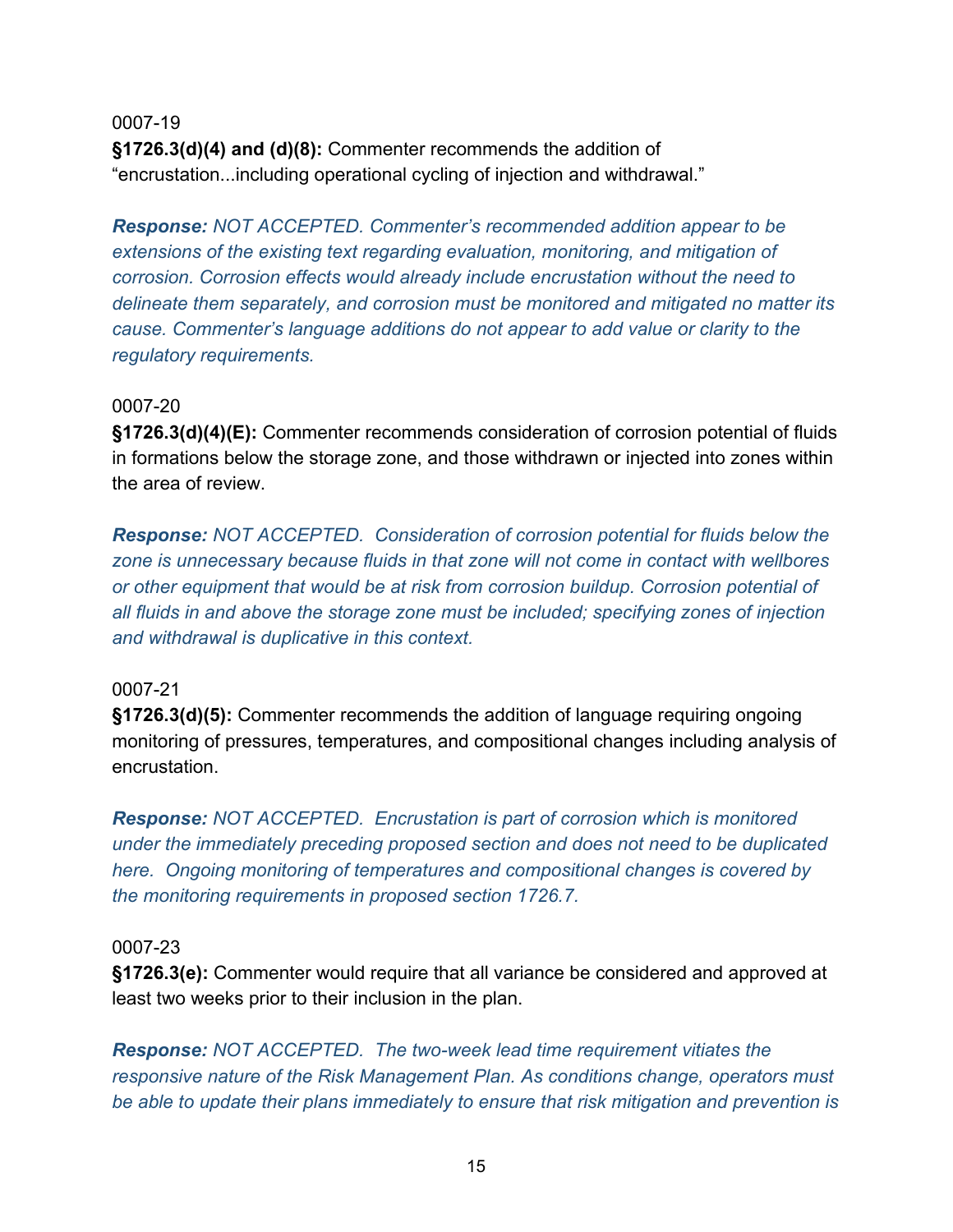*responsive to ongoing project needs rather than delayed by artificial timeframes. Once a variance has been approved it can be immediately implemented; the Division sees no value to an implementation delay as recommended.*

#### **1726.3.1 EMERGENCY RESPONSE PLAN**

#### 0005-2

**§1726.3.1:** Commenters implore the Division to require annual review and update of emergency response plans, as opposed to triennially as currently proposed. Gas storage operations are large and complex. The personnel, equipment, technology, and surrounding populations related to those operations shift too rapidly for emergency response plans to be reviewed only every third year. Annual reviews would not only be more prudent on their face, they are also recommended by many standards documents, and possibly even required by California law itself. These plans should be treated as living documents and frequently revisited. In addition, given the Los Angeles County Fire Department's expertise in emergency response, if it believes annual updates to emergency response plans are appropriate, the Division would have to have a very good reason for allowing a weaker three-year update cycle instead. Finally, the "Underground Gas Storage Regulatory Considerations – A Guide for State and Federal Regulatory Agencies" was published in May 2017 by the Interstate Oil and Gas Compact Commission and the Ground Water Protection Council, with key DOGGR staff on the report's Development Leadership Team. The report has a chapter on Emergency Response Planning with the following to say on plan updates: Effective ERPs are dynamic documents and should be thoroughly reviewed and updated at least annually. Other opportunities for improvement, review, and update include exercises and drills, internal and external audit results, changing regulations, organizational modifications, policy and procedural changes, and performance objective refinements. Updates should be timely, follow a sound management of change process, and be immediately communicated internally and to appropriate outside agencies.

*Response: NOT ACCEPTED. The proposed regulations are intended to set a statewide minimum standard. The Division believes a statewide requirement for triennial review of UGS project ERPs appropriately balances the benefits and burdens of maintaining an updated plan in light of the variety of project settings that would be covered by the proposed regulations. In addition to the triennial review, the proposed regulations also provide that the ERP must be updated when key personnel changes, and the ERP will also be reviewed as part of the RMP whenever that plan is updated in*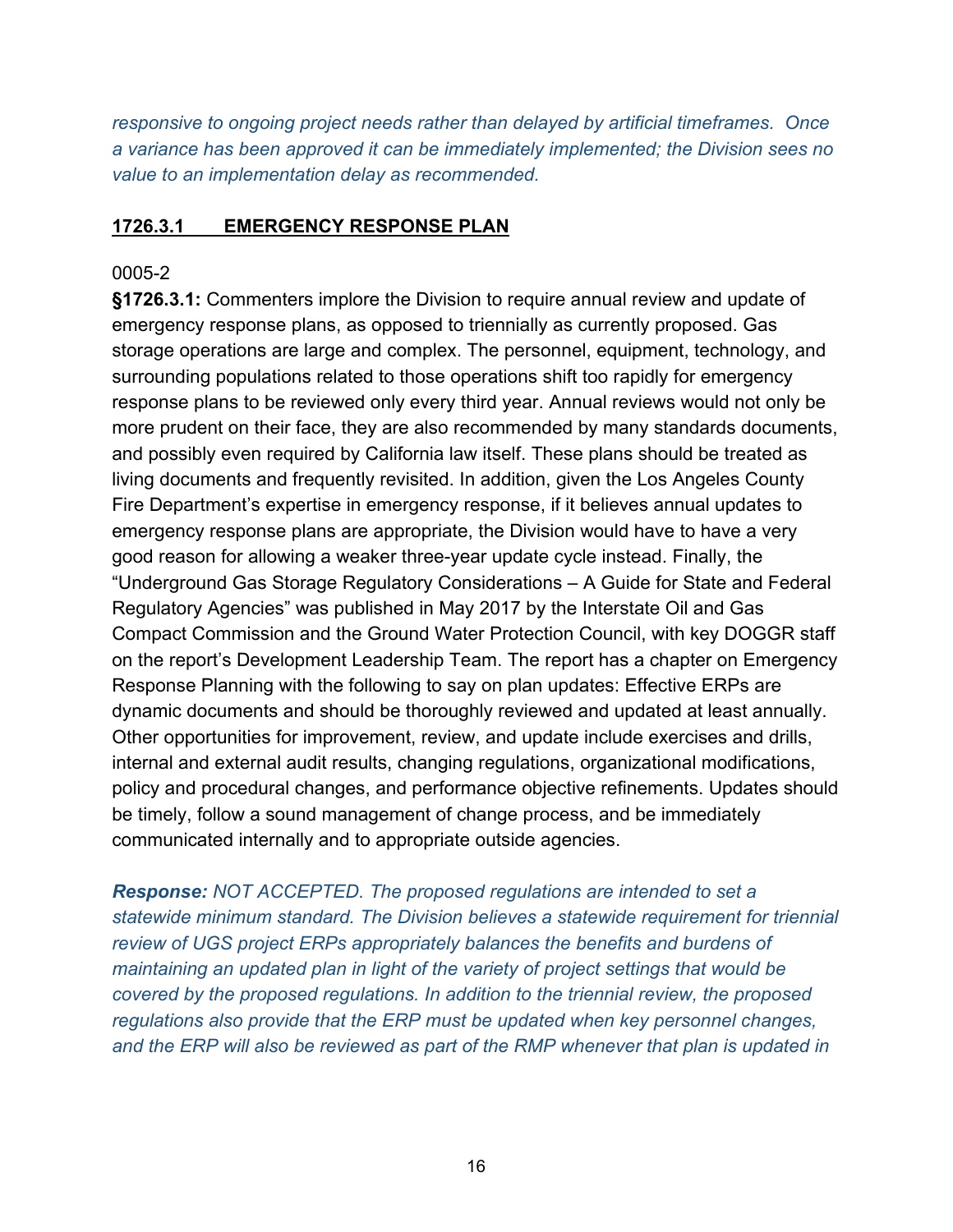## *response to changed conditions or new information. Local authorities may choose to require additional precautionary planning activities for UGS projects in their area.*

## 0005-3

**§1726.3.1:** In order for an emergency response plan to be truly effective on the topic of training programs, it must employ no-notice drills and contain mechanisms for demonstration of competency and proficiency in a measurable fashion. No-notice drills are the only way to simulate the condition of an actual emergency and are essential to habituating employees to respond reliably and in compliance with established procedures during emergency situations. Demonstrations of competency and proficiency are the only way for operators (and regulators) to know if site personnel are truly situated and prepared to deal with emergencies – it is one thing to be merely present at drills and classes, but quite another to actually be assessed for understanding of emergency response plans and ability to implement them. Both of these additional requirements – demonstration of competency and use of no-notice drills – are commonsense ideas to enhance public and worker health and safety, and in turn environmental protection. While the proposed rulemaking currently appears to be silent on the issue of competency demonstration, a previous version of the proposed rules contained a requirement that plans include the "opportunity for surprise drills," and that the word "surprise" was struck in the current draft.6 EDF and PST hope that this was not intended to discourage the use of essential no-notice drills in the training process.

*Response: NOT ACCEPTED. Multiple comments were received from operators regarding concerns that no-notice drills triggered by non-operator staff would likely result in serious hazard due to lack of knowledge of site-specific hazards and operational procedures. The operator, who retains liability for what happens on their site, must be able to control the activities which take place on the site; no-notice drills triggered by emergency responders was removed as a requirement to avoid excess risk triggered by third-parties. Where an operator and local emergency response entities believe that no-notice drills and demonstration of competency are an important part of the emergency response plan, they are free to conduct them.*

#### 0006-2

**§1726.3.1:** Commenters seek clarification of the term "drill" and interpret the context in which "drill" is used to be very similar to the Department of Homeland Security's use of the term "exercise" in the National Incident Management System (NIMS) as well as in the Federal Emergency Management Agency (FEMA) Incident Command System. Commenter has Emergency Action Plans (EAP) which incorporate the same elements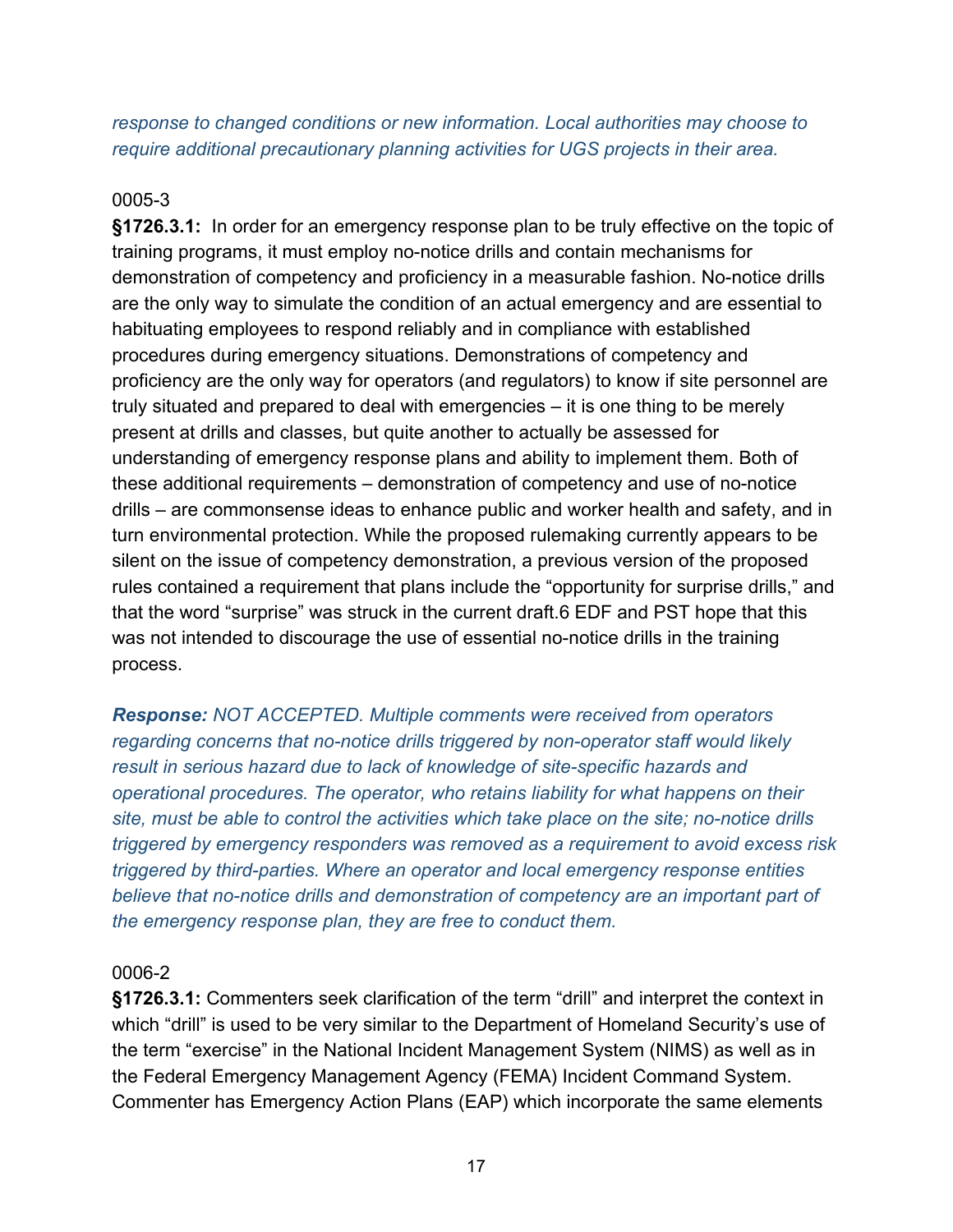contained within Section 1726.3.1 and include a variety of "exercises" designed to both train personnel and to validate the plans. Commenter EAPs also incorporate a schedule for regular "exercises" and recordkeeping of all staff training and equipment interaction. Commenter reiterates "exercises" includes a suite of activities that are inclusive of "drills". Commenter looks forward to future discussions with the Division and associated stakeholders to further clarify how "drills" and "exercises" can be used to represent similar activities.

*Response: NOT ACCEPTED. As used in this proposed section, "drill" means the process of practicing how something would take place. Thus, a requirement for emergency drills is a requirement for actual practice of what would take place in an emergency situation. The use of the plural "drills" in the proposed regulations for ERPs means that as a minimum requirement there must be at least two emergency drills each review cycle. Operators may choose to incorporate additional drills or exercises to improve the efficacy of their emergency response training programs.*

#### 0006-3

**§1726.3.1:** Commenter seeks clarification on the reference to "leaks" within Section 1726.3.1 (Emergency Response Plan) as the context within this section is interpreted to convey situations where an emergency response is appropriate and necessary. In Section 1726.9 (Well Leak Reporting), "reportable leaks" is explicitly defined by three categories of thresholds and in this context, may or may not be referring to the same situation in which "leaks" is used in Section 1726.3.1. Commenter believes the Division's intent is to describe "leaks" in Section 1726.3.1 in a manner that is consistent with Section 1726.9. Therefore, Commenter recommends revising "Leaks and well failures" to state "reportable leaks and well failures," and subsequently it would be reasonable that leaks categorized by these three thresholds would maintain different levels of response requirements in the context of an emergency response plan.

*Response: NOT ACCEPTED. There is no relationship between the reportable leaks defined by proposed section 1726.9 and the leaks that must be addressed by the ERP. Proposed section 1726.9 covers leaks which require "all hands-on deck" response from the Division and other regulatory agencies due to the potential severity of the leak. The Emergency Response Plan, in contrast, is focused on any and all leaks that would require any kind of response – such as plugging a leak or closing a valve. Although a small leak may not seem like an emergency, it is an anomaly which requires response, and must be planned for, regardless of whether or not the leak is reportable. Thus, in the context of the emergency response plan, limited leaks to reportable leaks would not be consistent with the regulatory purpose.*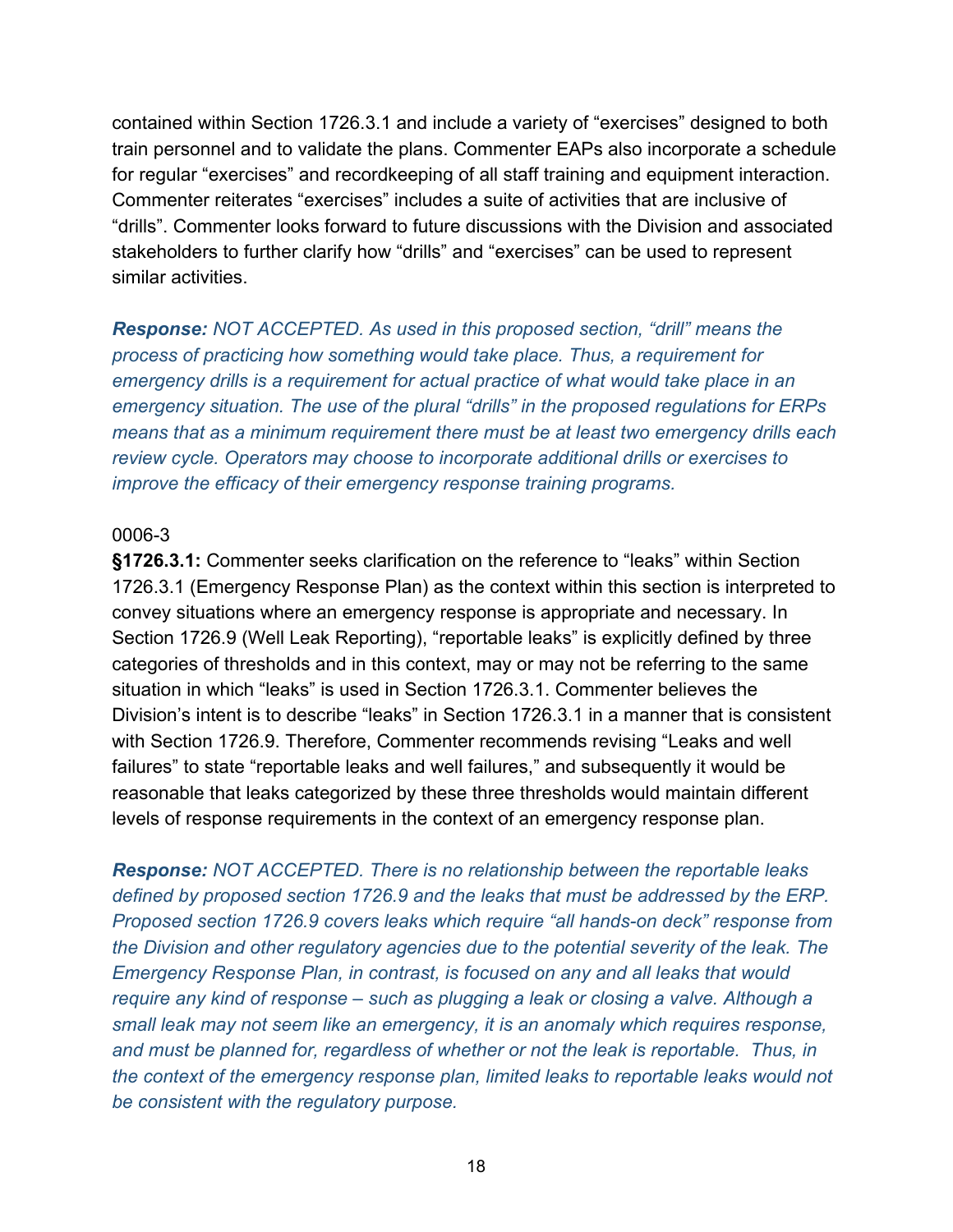**§1726.3.1:** Commenter reiterates its recommendation that providing local first responders with a reasonable opportunity to review an operator's Emergency Response Plan is sufficient, rather than a prescriptive, mandatory time frame of 30 days.

*Response: NOT ACCEPTED. A specific timeframe is provided to ensure that the reasonable opportunity does not become unreasonably delayed. Once the plan has been provided to the legal entity, at the end of 30 days the operator may proceed with their plan regardless of whether any input has been received.*

#### 0007-24

**§1726.3.1(b) and (c):** Commenter recommends that this section define and contrast "address" and "include", combine section (b) and (c) into one section and reorder, and add the requirement to include collisions involving pipework, tanks, sumps, and other field facilities.

*Response: NOT ACCEPTED. "Address" and "include" are clear from the context of the proposed section; the plan must "address" certain hazards, and "include" specific activities. Thus, combining the lists under (b) and (c) into one requirement eliminates the differentiation rather than creating clarity. The additional field facilities recommended for inclusion among the scenarios that must be addressed in an ERP under proposed subdivision (b)(1) are outside the scope of the proposed regulations.* 

## 0007-25

**§1726.3.1(c)(5):** Commenter recommends the addition of requirements for prepositioning of communication systems and equipment to respond to spills and blowouts, so as to protect the environment.

*Response: NOT ACCEPTED. The proposed section already requires the prepositioning of all materials and personnel, which would include equipment such as communication systems. Blowouts are extreme leaks, their specific inclusion here would limit that which is included to a specific list rather than the expansive "leak" which is intended to include any and all loss of fluids or gas from the system. Public health and safety are the responsive priority in an emergency; environmental protections are*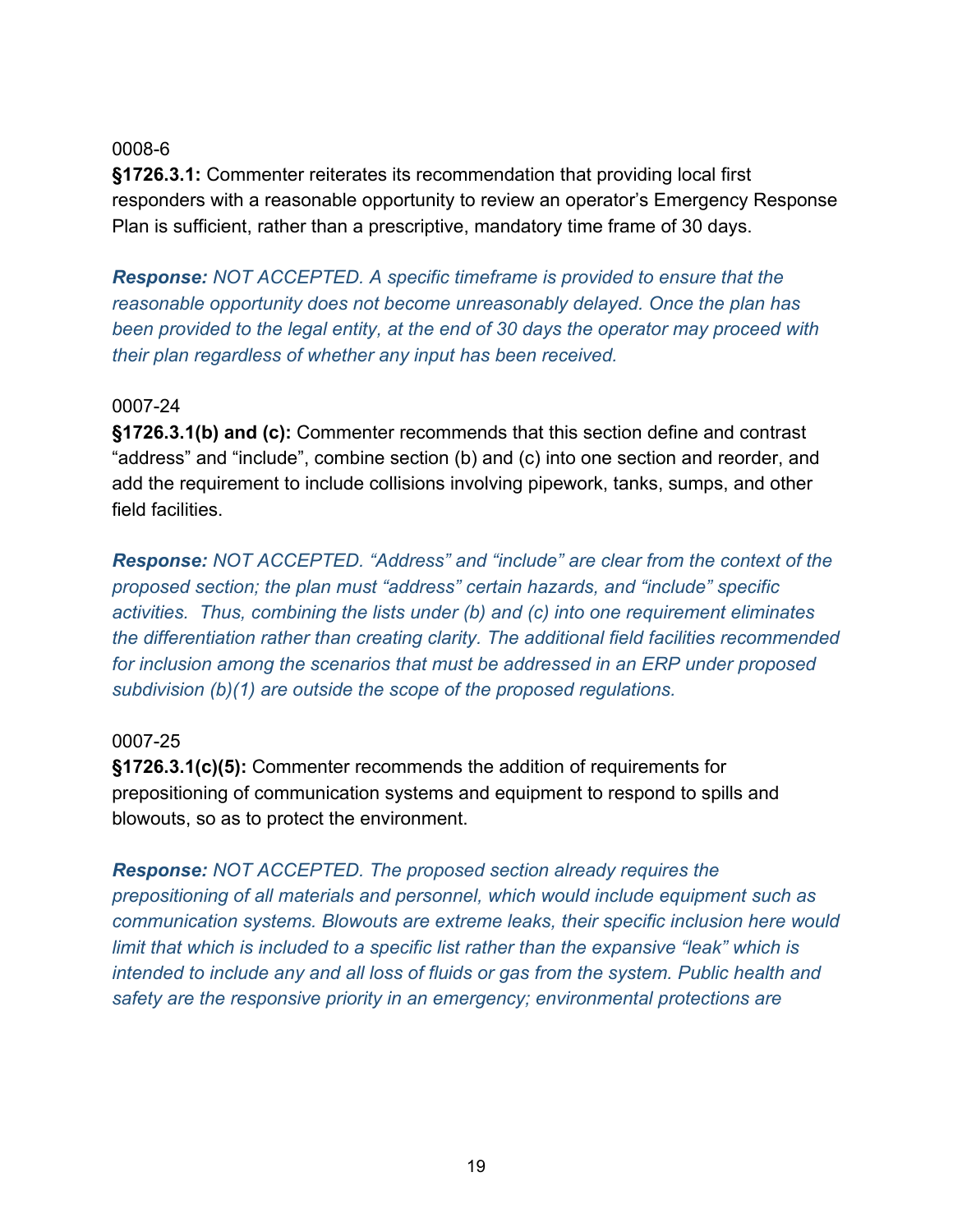*covered by the Risk Management Plan and prevention/mitigation measures and should not be made equal with human life in the emergency response plan.* 

#### 0007-26

**§1726.3.1(c)(9):** The emergency response plan should require regular annual and quarterly evaluations and updates.

*Response: NOT ACCEPTED. The ERP must include a schedule for evaluations and updates. The Division intends this plan to be responsive to ongoing conditions based on risk analysis just like the rest of the RMP. Thus, the operator must determine what is the appropriate update schedule based on their specific site conditions and must propose that schedule as part of initial plan submission. Because conditions are vastly different at UGS fields throughout the state, a blanket requirement for update would leave some projects doing too many updates and some too few.*

## 0002-4, 0007-27

**§1726.3.1(c)(14):** A large uncontrollable gas leak could cause a massive explosion and fire in a residential area. Waiting 48 hours is totally unacceptable. Make the requirement 2 hours or less. An evacuation may be required. Second commenter suggests 24 hours.

*Response: NOT ACCEPTED. The language in the proposed section comes from PRC section 3181 and is included here as a required element of the ERP. It is a recognition of the fact that it takes time to evaluate a leak and determine the potential harm and appropriate response. The Division must be notified immediately so that it can assist in this evaluation and ensure appropriate corrective and mitigating actions are taken; other local and state agencies must also be notified. Where the Division, the operator, local emergency response entities, or another state agency determines that the public is at risk, public notification will be made as soon as it can be done responsibly. Statute and the plan proposed regulations require a notification after 48 hours if the leak cannot be controlled, this does not prevent the response team from releasing information to the public more quickly if needed to protect public health and safety and does not suggest that the operator can go 48 hours without notifying emergency response and Division personnel who will assist in directing communication efforts.*

#### 0007-28

**§1726.3.1(d):** The emergency response plan should be updated annually.

*Response: NOT ACCEPTED. The ERP is a required protocol of the RMP and must be reviewed whenever the RMP is reviewed. The proposed regulations require the RMP to*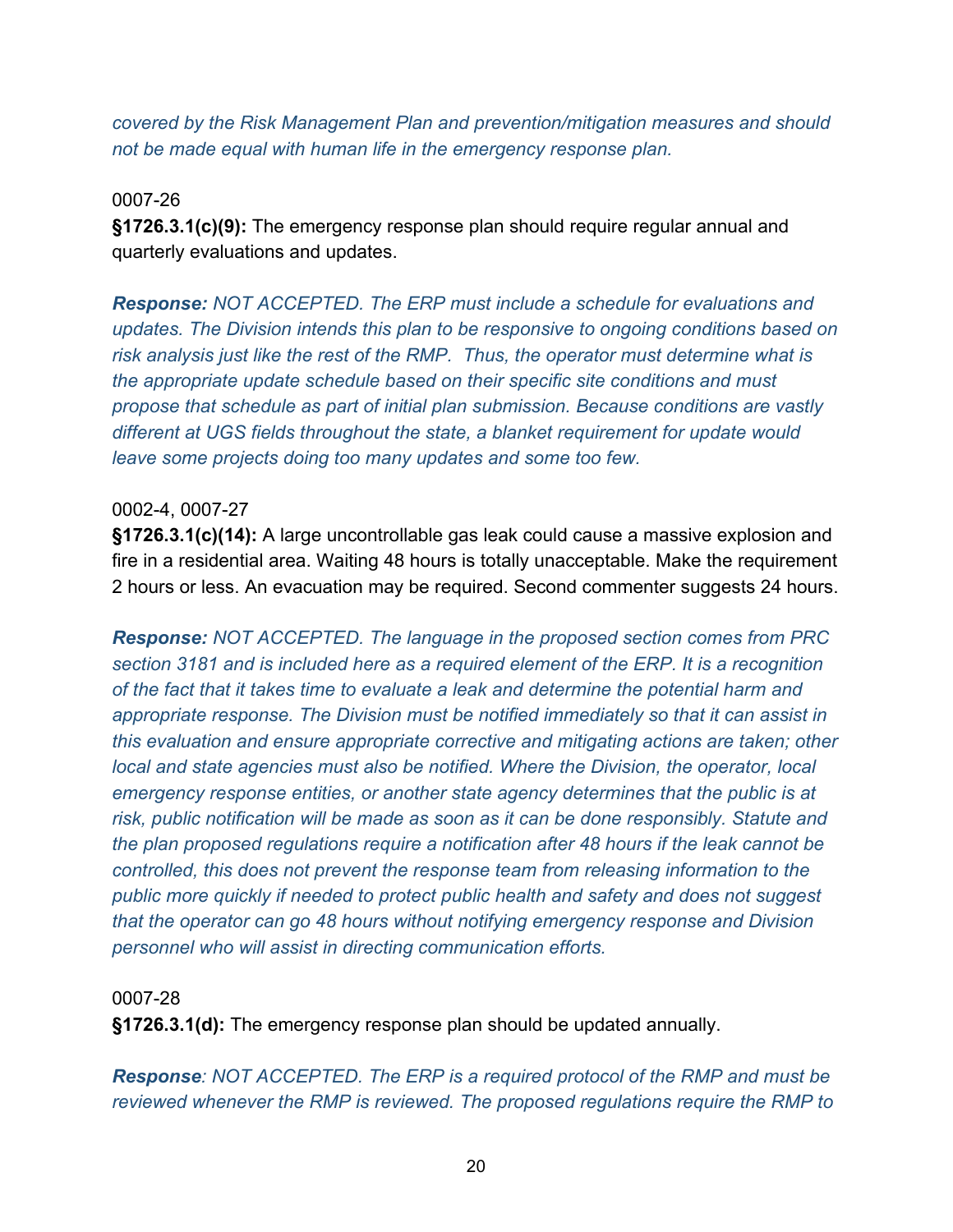*be reviewed and updated "no less than once every three years and in response to changed conditions or new information." Thus, the ERP must be reviewed when there are key personnel changes, and when a changed condition or new information would affect emergency scenarios and/or planned response. Annual review is not appropriate for fields in non-urban areas where conditions do not change frequently enough to justify the commenter-suggested review frequency. Where an operator and local emergency response officials in an urban area believe that more frequent review of the ERP is required to effectively mitigate risk, the RMP and ERP can implement an alternative review period.*

#### **1726.4 UNDERGROUND GAS STORAGE PROJECT DATA REQUIREMENTS**

0007-29

**§1726.4(a):** Commenter recommends the requirement for computerized 3-D temporal models and other appropriate computer models for data submitted to meet the requirements of this section.

*Response: NOT ACCEPTED. The Division will generally accept any data submitted that can demonstrate the performance standards and requirements as outlined by the proposed regulatory text. Although computerized models may be helpful, they are not a threshold requirement as the Division does not believe that all operators have the capacity to produce these models cost-effectively and there does not appear to be a specifically regulatory need for them when other data will serve the same function.*

#### 0007-30

**§1726.4(a)(3):** Commenter recommends that the injection/withdrawal method be included as part of the data set to be provided.

*Response: NOT ACCEPTED. Injection and withdrawal take place in the wells through the primary mechanical barrier as required by proposed section 1726.5(b)(1)(A). No other injection/withdrawal method is permitted by the proposed regulations.*

0007-31

**§1726.4(a)(4)(A):** Commenter recommends adding the word "gradient" after "fracture pressure."

*Response: NOT ACCEPTED. The fracture pressure gradient is a factor used to determine formation fracturing pressure as a function of well depth. Instead, this proposed*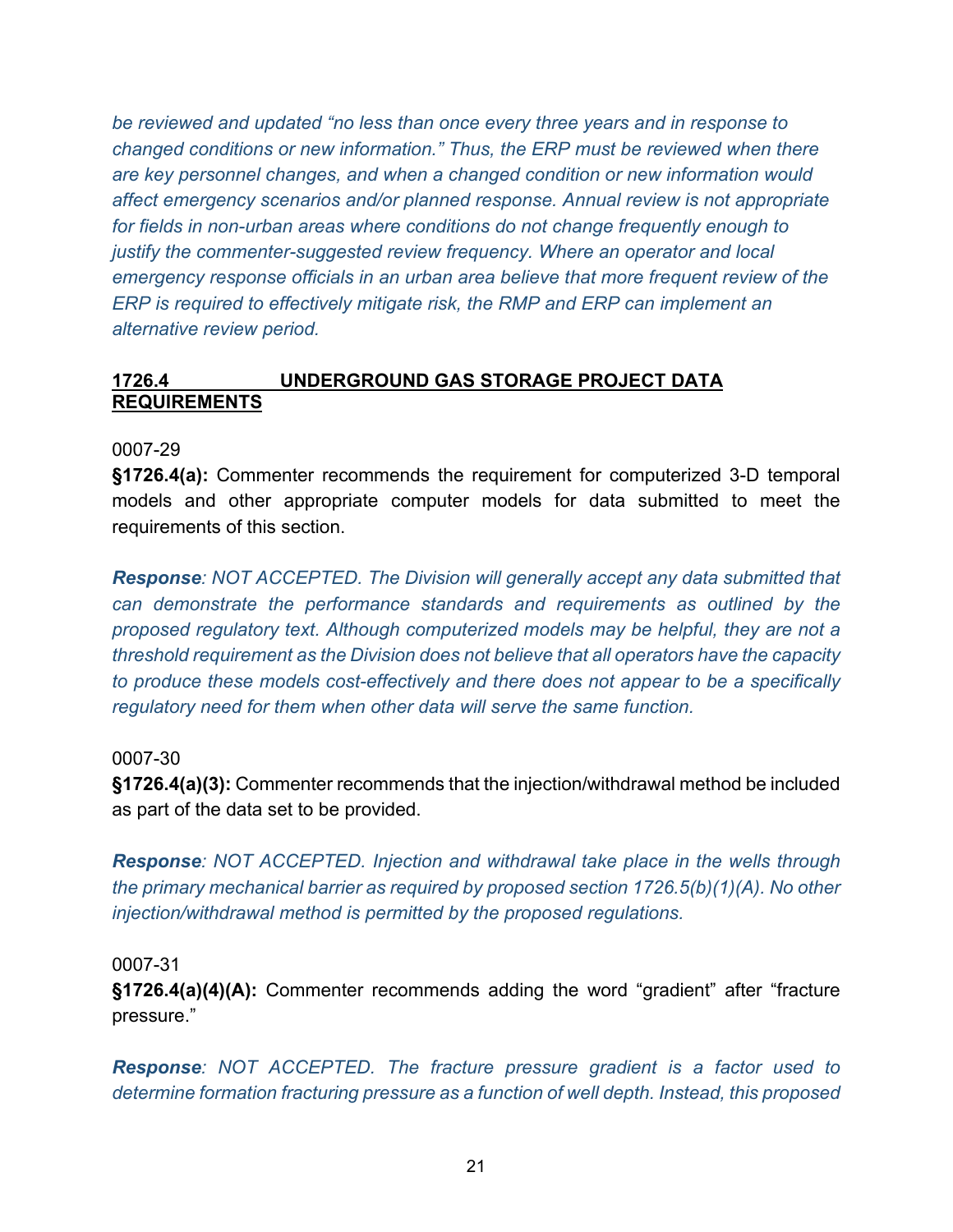*section appropriately prohibits injections that would exceed fracture pressure of the reservoir, which is a specific maximum psi calculated based on the gradient, but is not the gradient itself.*

## 0007-32

**§1726.4(a)(5)(C)(iii):** Commenter recommends six instead of two geologic cross sections per square mile, with three on strike and three on dip (rather than one each). The cross sections should go through at least half of the wells in the project and the areas within 500 feet.

*Response: NOT ACCEPTED. The cross-sections requirements as currently proposed are minimums and sufficient to meet the Division's regulatory needs. The additional sections, the requirement that they be provided for each square mile, and the additional strike and dip requirements far exceed the data needed to evaluate project geology for suitability for storage purposes and hazard identification.*

#### 0007-33

**§1726.4(a)(5)(C)(iv):** Commenter recommends the requirement for the representative geophysical log be applied for every 40 acres of the project.

*Response: NOT ACCEPTED. A representative geophysical log is typically included in a geological study to indicate all or most of the formations that may be encountered in the project area. All of the geophysical logs are evaluated in the geological study and a representative geophysical log every 40 acres is not necessary.*

## 0007-34

**§1726.4(a)(5)(C)(v):** Commenter would add "domes, folds" to the list of known features in this section.

*Response: NOT ACCEPTED. The proposed section includes a simple list of examples. It is not intended to be comprehensive.*

#### 0007-35

**§1726.4(a)(5)(E):** Commenter recommends that this mapping requirement also include all wells within 500 feet of the boundary of the area of review.

*Response: NOT ACCEPTED. The area of review will, by definition, already include any and all areas that could be affected by or affect project operations; specification of an*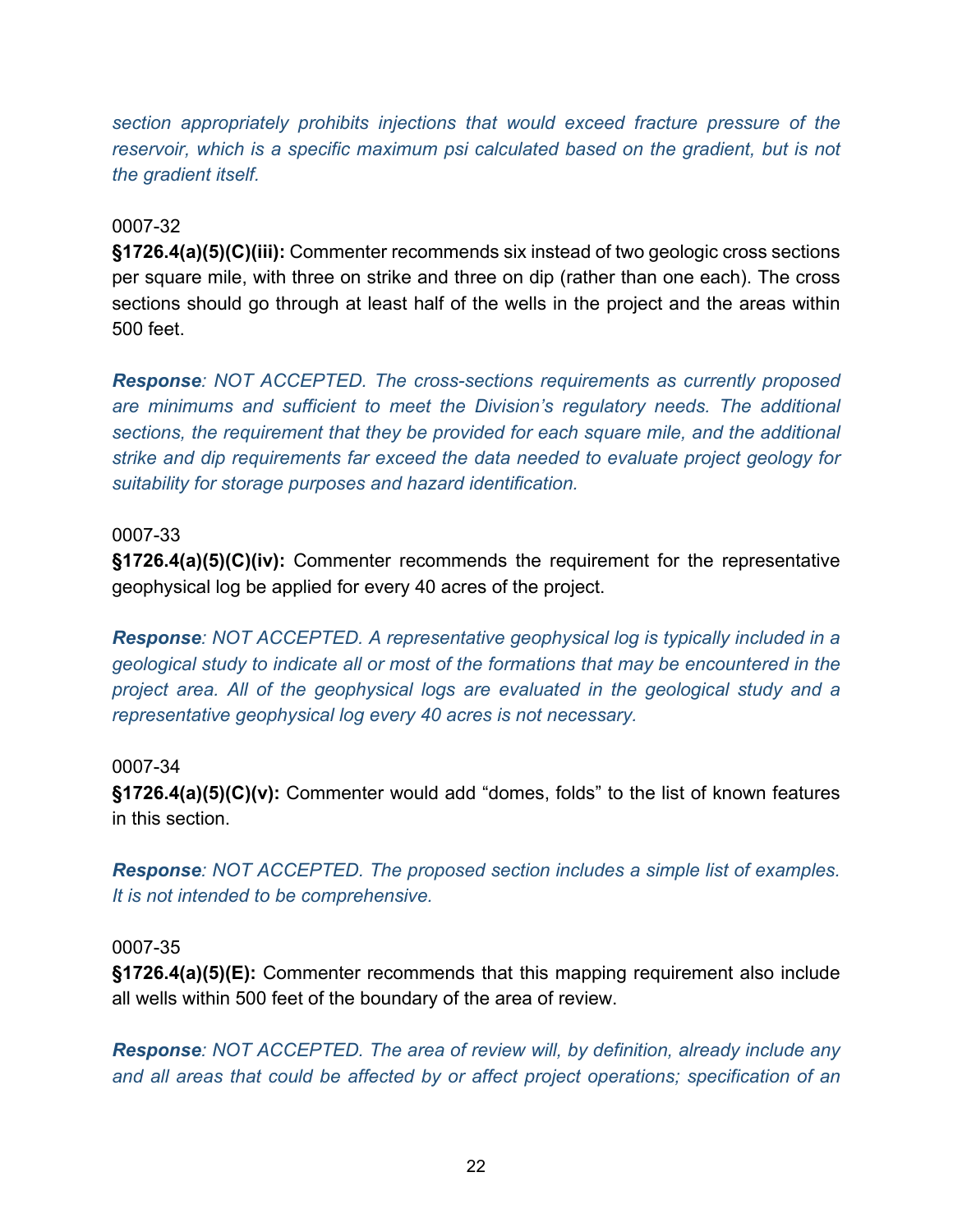*extended area for inclusion beyond the area of review is unnecessary in this regulatory context.*

#### 0002-5

**§1726.4(a)(5)(F):** Why were some of the requirements for casing diagrams removed, i.e., "gas migration?"

*Response: NOT ACCEPTED. Some of the language from the proposed section was deleted for being duplicative, while other language has been moved. Thus, no requirements have actually been deleted. This subdivision was re-written in recognition of the fact that it confused the performance standard for well construction and integrity ("not a conduit for gas migration…") with the requirement for a graphical representation of actual well configuration (casing diagram). The requirement that the data submitted demonstrate that stored gas will be confined to the approved zone and not cause damage, appears in proposed subdivision (a), and applies to all the data which must be submitted including the graphical casing diagrams or flat file data sets. The language related to plugged and abandoned wells was moved to new proposed subdivision 1726.4.2(a)(2).* 

#### 0007-36

**§1726.4(a)(6)(A):** Commenter suggests that anticipated injection temperatures also be required as part of the injection and withdrawal plan.

*Response: NOT ACCEPTED. Knowing the temperature of the injected gas is normally used for determining the potential for liquids in the gas stream from the pipeline source. Storage operators may check temperature as a business process and the Division does not see a need to regulate temperature.* 

#### 0007-37

**§1726.4(b) and (c):** Commenter would specify that modeling and records must be submitted to the Division along with data for consideration and approval.

*Response: NOT ACCEPTED. Modeling and records are considered data. The proposed section references multiple types of data that must be submitted for Division consideration. Approval of data is not specifically required, but data submissions must be found to be adequate before the requirement will be considered met.*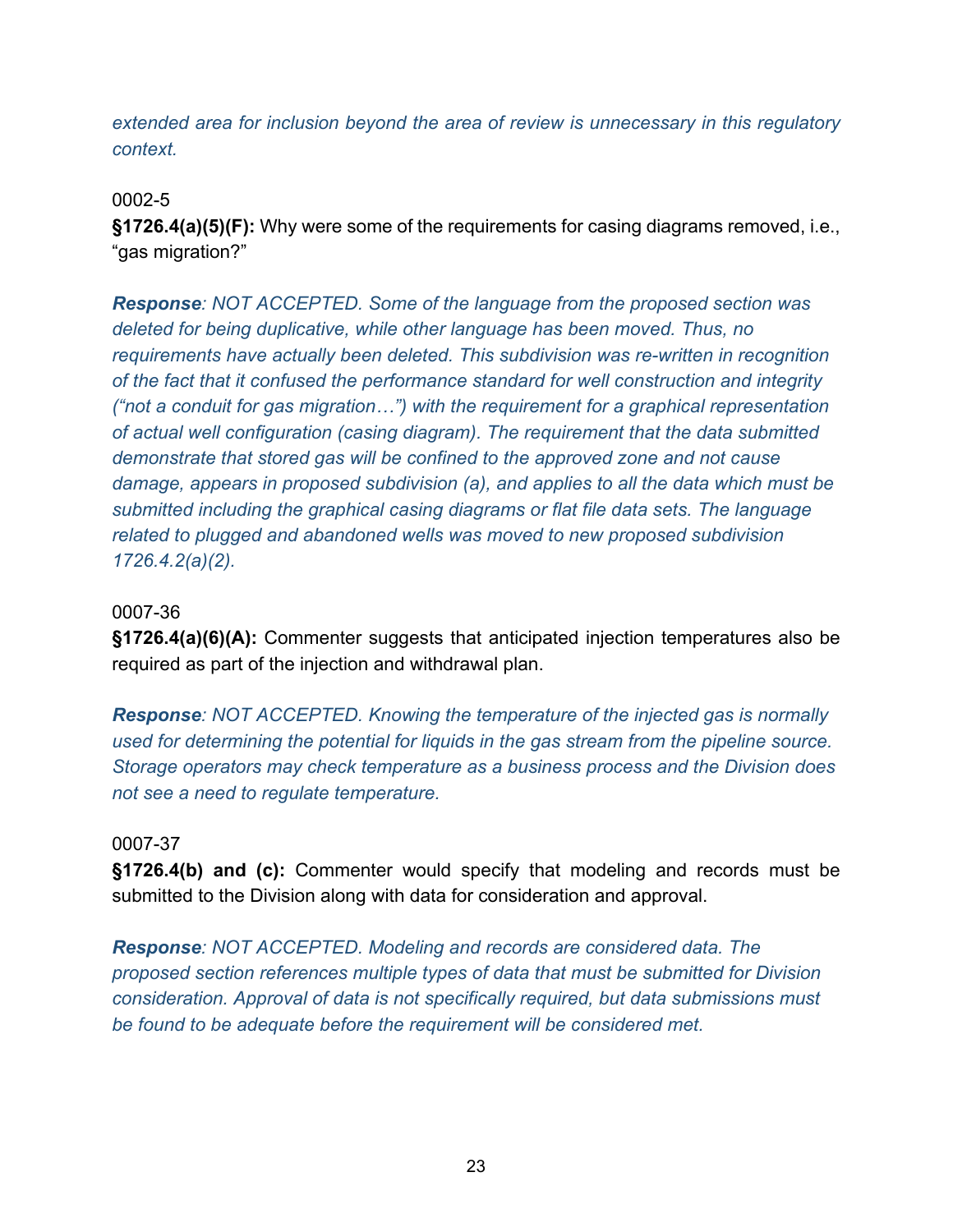**§1726.4(g):** Data required under this section should be required within 30 days of the effective date.

*Response: NOT ACCEPTED. The time for submission of data requirements was extended due to a recognition that many of the requirements are more detailed in scope, and that operators are simultaneously trying to come into compliance with new PHMSA requirements during the same time period. It is unrealistic to expect existing projects to produce the necessary data within 30 days.*

## **1726.4.1 CASING DIAGRAMS**

0007-39

**§1726.4.1(a):** Commenter would require submission of supporting digital files for casing diagrams.

*Response: NOT ACCEPTED. This requirement already appears in proposed subdivision (a)(4).*

0007-40

**§1726.4.1(a)(1)(B):** Commenter would add the dates a well was reworked, redrilled, and abandoned to the casing diagram requirement.

*Response: NOT ACCEPTED. The operator may add specific dates to the casing diagram as 1726.4.1(a)(1) states that "Casing diagrams shall at a minimum include all of the following data:".*

0007-41

**§1726.4.1(a)(1)(H):** Commenter recommends that Division verification of details be required including notices/approvals for all equipment installation and removals/replacements.

*Response: NOT ACCEPTED. e. Notices and approvals are already contained within Division files and available on the Division's website. If the well work requires a permit, a review of the work program is performed, a permit is issued, appropriate work is witnessed, records are submitted to DOGGR, and the records are reviewed.*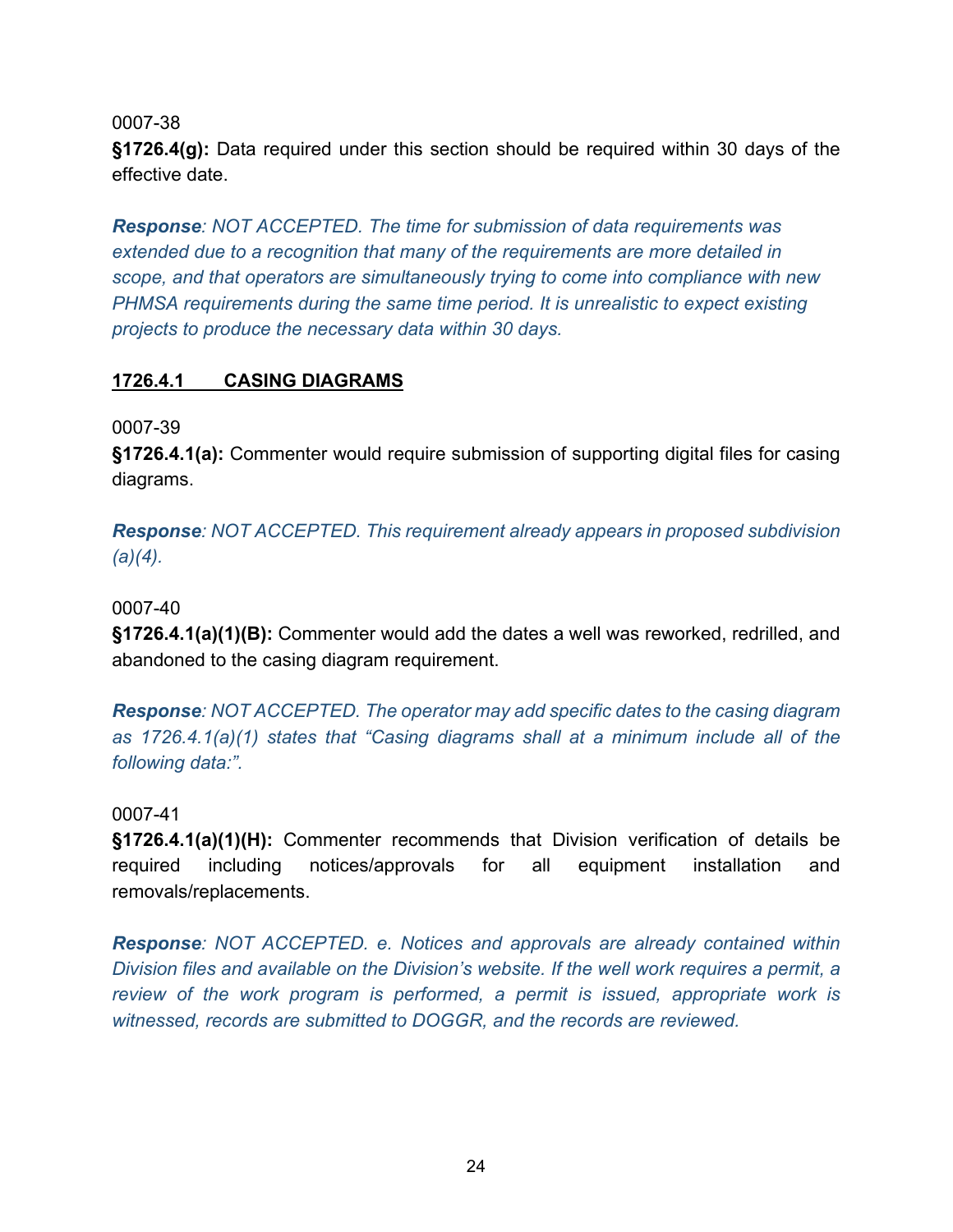**§1726.4.1(a)(1)(S):** Commenter recommends a requirement for identification of all abandoned and orphaned wells within the area of review through records and historic aerial and ground photo searches.

*Response: NOT ACCEPTED. Requiring operators to develop a plan to meet the requirements of commenter's proposed additions is too prescriptive and unnecessary to achieve the Division's regulatory goal of producing a map that shows the location and status of all wells within and adjacent to the AOR. Allowing the operator to decide how to produce the map ensures that operators are meeting a minimum regulatory standard without imposing a prescriptive plan.*

#### 0007-43

**§1726.4.1(a)(2):** Commenter would make depth plural and require appropriate coordinates for all measurements and equipment required under subdivision (a)(1).

*Response: NOT ACCEPTED. The proposed section is specifically focused on measured depth and true vertical depth for measurements. Coordinates and equipment are not linked to depth and do not belong in the proposed section.*

#### 0006-4, 0007-44

**§1726.4.1(a)(3):** SoCalGas believes to have identified a typographical error in Section 1726.4.1(a)(3), the sentence states "For directionally drilled wells, a directional survey shall be provided with inclination, azimuth measurements, bottomhole location, and surface location" and believes the Division intended for the sentence to state "For directionally drilled wells, a directional survey shall be provided with inclination, azimuth measurements, bottomhole location, and surface location."

*Response: ACCEPTED. This typo has been corrected.*

#### 0007-45

**§1726.4.1(a)(4):** Commenter includes the specification for "digital measurements" along with casing diagrams in an electronic format.

*Response: NOT ACCEPTED. The casing diagram includes all the digital measurements as listed under (a)(1). Thus, a requirement for digital measurements would be duplicative and is unnecessary in the proposed regulations.*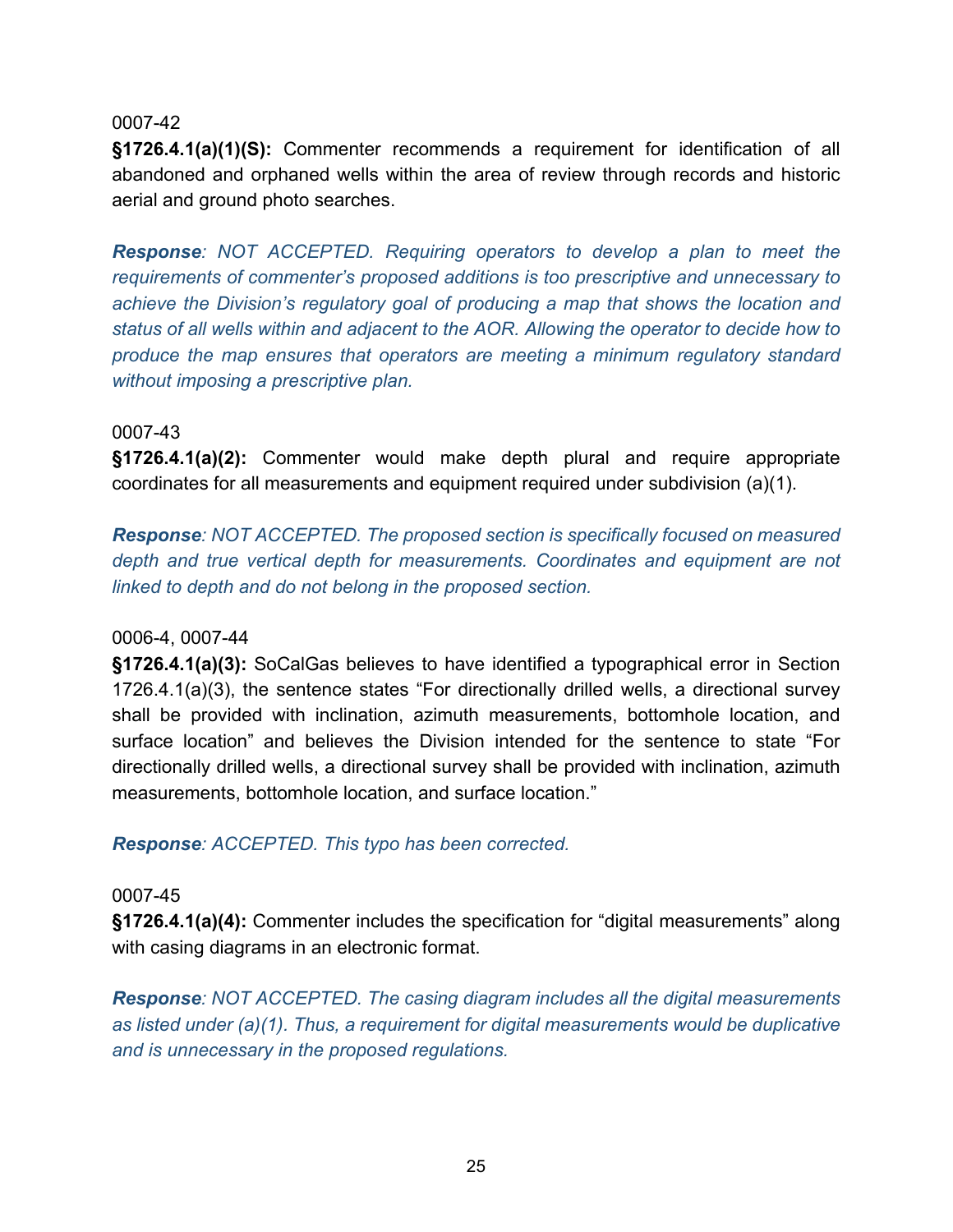**§1726.4.1(a)(5):** Commenter would require the casing diagram to include cemented well barrier elements.

*Response: NOT ACCEPTED. It is unclear if commenter intends to require that mechanical well barrier elements be cemented (already required under existing regulations), or to require that cemented elements also be included on the casing diagram.* 

0007-47

**§1726.4.1(b):** Define "flat file data set"

*Response: NOT ACCEPTED. Within the proposed regulations the term "flat file data set" is used in manner consistent with its ordinary meaning as an unstructured database file, such as an Excel spreadsheet. An additional definition is not necessary.*

## **1726.4.3 RECORDS MANAGEMENT**

#### 0007-49

**§1726.4.3(a), (b), and (e):** Commenter recommends that records should be sited within the Division's jurisdiction and access control and may be accessed by the public before transfer of all files and records to the Division.

*Response: NOT ACCEPTED. Internal records maintained by operators are not appropriate for public review as they are not in the public domain. Records which have been submitted to the Division, unless otherwise designated as confidential, are maintained by the Division and available via Public Records Act request. Transfer of appropriate records at project closure will be covered by the Decommissioning Plan.*

0007-50 **§1726.4.3(b):** The term "conformity" should be defined.

*Response: NOT ACCEPTED. The term conformity is used consistent with its ordinary meaning: to be in compliance with standards, rules, or laws.*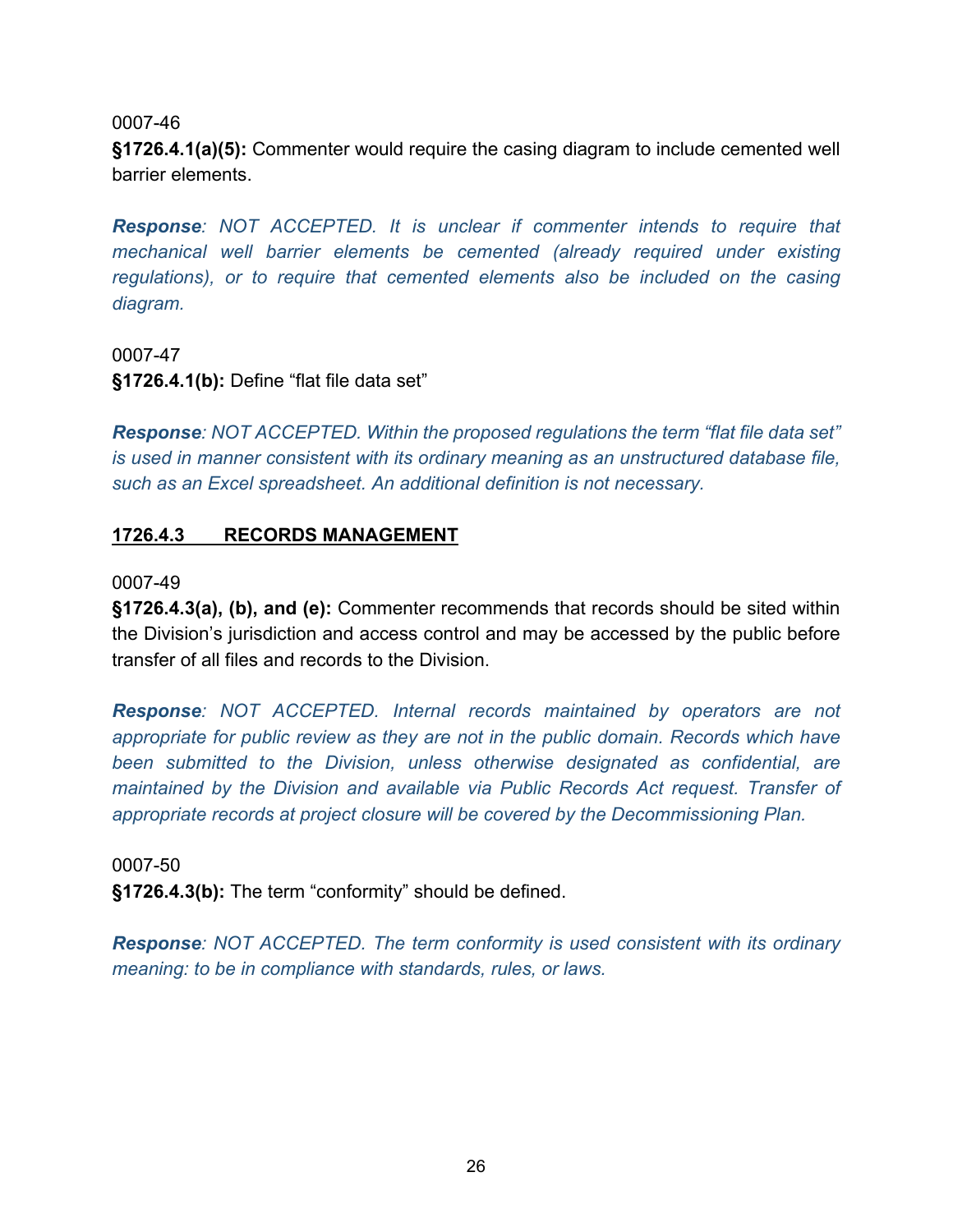## **1726.5 WELL CONSTRUCTION REQUIREMENTS**

#### 0001-5, 0003-1

**§1726.5:** Commenter expresses concern that this section does not speak to safety shutoff valves. Each storage well should be required to have a subsurface safety valve, no matter the situation.

*Response: NOT ACCEPTED. The proposed section requires operators to design their wells to meet their site-specific needs based on the risks assessed under the Risk Management Plan. The Quantitative Risk Analysis will identify those risks which must be prevented and/or mitigated; well design must then be responsive to the assessment results. With that in mind, there are multiple types of safety valves which might be included in a specific well design, including valves on the Christmas Tree, master gate valves, and subsurface safety valves. This proposed section works with proposed section 1726.3, regarding RMPs, to ensure that well design is appropriate to the conditions, circumstances, and operations of an underground gas storage project; operators are free to choose any configuration(s) which meets their risk prevention and mitigation needs.*

#### 0008-5

**§1726.5:** Commenter recommends that DOGGR clarify that each operator who owns wells within an underground gas storage project is responsible for meeting the requirements of Section 1726.5, as opposed to one operator being responsible for wells it does not own but are located in its storage field. Edits are recommended to be added to section 1726.

*Response: NOT ACCEPTED. In order to ensure the integrity of the underground gas storage reservoir, every well in the storage field must be designed, constructed, and maintained to meet the minimum standards for integrity and containment. The Division cannot allow a storage field to operate with an ongoing hazard even if that hazard is not the specific legal liability of the storage field operator. Thus, where any well which penetrates the storage reservoir poses a risk, all operators within the field must take responsibility for ensuring compliance. Although the Division may not hold an operator*  liable for non-compliant wells within the field, the Division must still order cessation of *operations where integrity cannot be assured, making compliance a joint concern for all well owners and operators within a field to assure that operators can be ongoing.*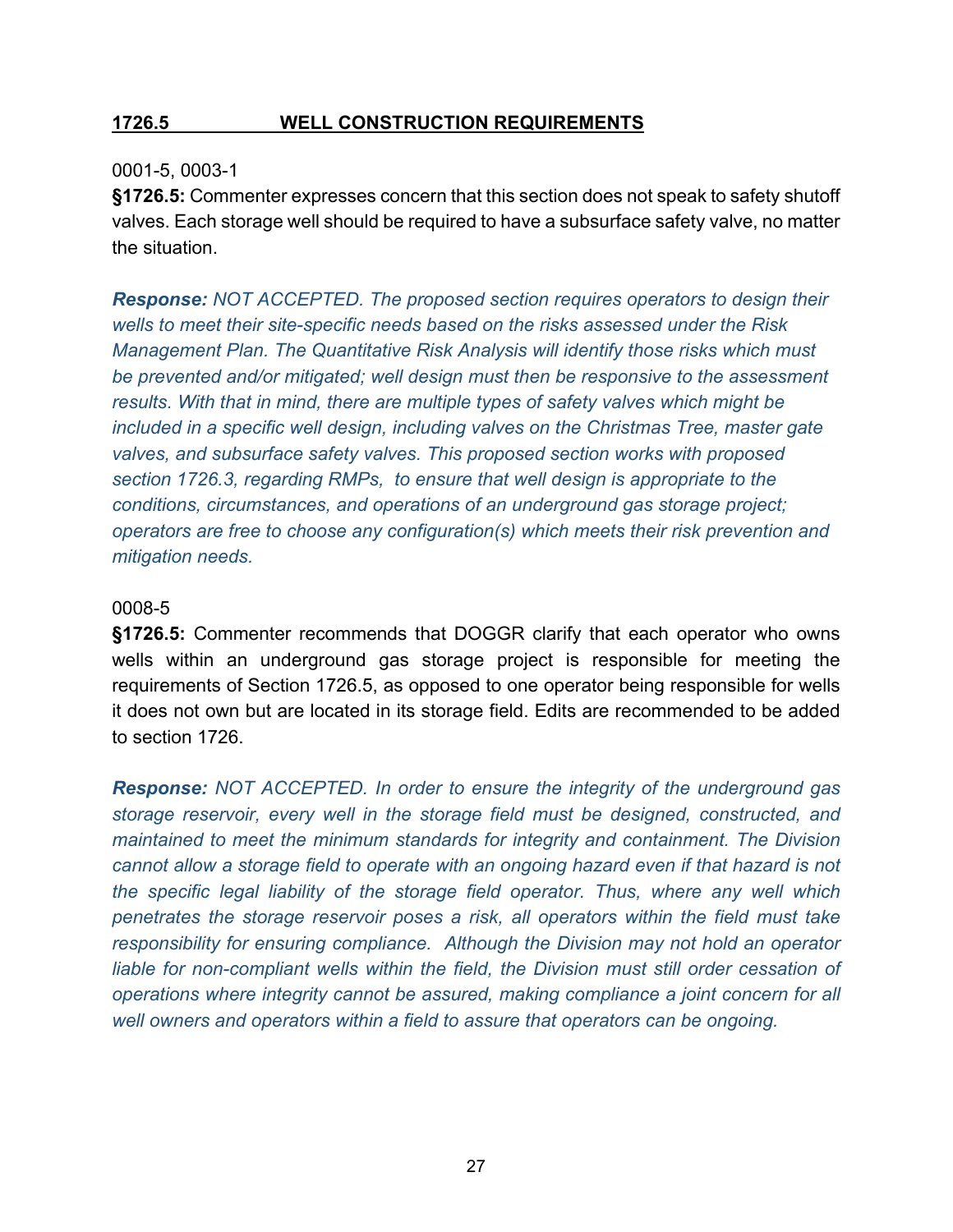**§1726.5(a):** This section should be revised to provide that owners and operators of underground gas storage reservoirs are not responsible for third-party wells that are not associated with or part of an underground gas storage project, even though they may penetrate project storage reservoirs. Rather, the relevant third-party owner or operator that operators wells that penetrate the gas storage reservoir, but are not owned or operated by the gas storage operator, should be required to comply with any applicable well construction standards. Commenter recommends language limiting operator responsibility to wells "for which they are on the operator on record."

*Response: NOT ACCEPTED. Where a third-party well penetrates the storage reservoir, the integrity of that well must be assured. The operator should work with the owner of the third-party well to ensure the required construction standards are met, even if the cost must be covered by the gas storage operator. Although it may be difficult to secure the cooperation of third-parties and additional cost may be incurred, in order to ensure that the integrity of the storage reservoir is maintained, the minimum construction standard for every well must be assured, regardless of ownership. Based on Division records, the scenario commenter describes—that of a UGS reservoir penetrated by a third-party well—currently does not exist in California, and appears to be entirely hypothetical.*

#### 0007-50

**§1726.5(a):** Commenter recommends a definition for "immediate."

*Response: NOT ACCEPTED. The term immediate is used consistent with its ordinary meaning: occurring or done at once; instant.*

#### 0007-51

**§1726.5(a):** Commenter recommends the provision of a time table for making certain that integrity concerns with a gas storage well are identified and addressed before they can become a threat.

*Response: NOT ACCEPTED. It is an ongoing responsibility of each operator to ensure that integrity concerns are identified and addressed on a continuous basis. No time table is appropriate for a threshold duty.*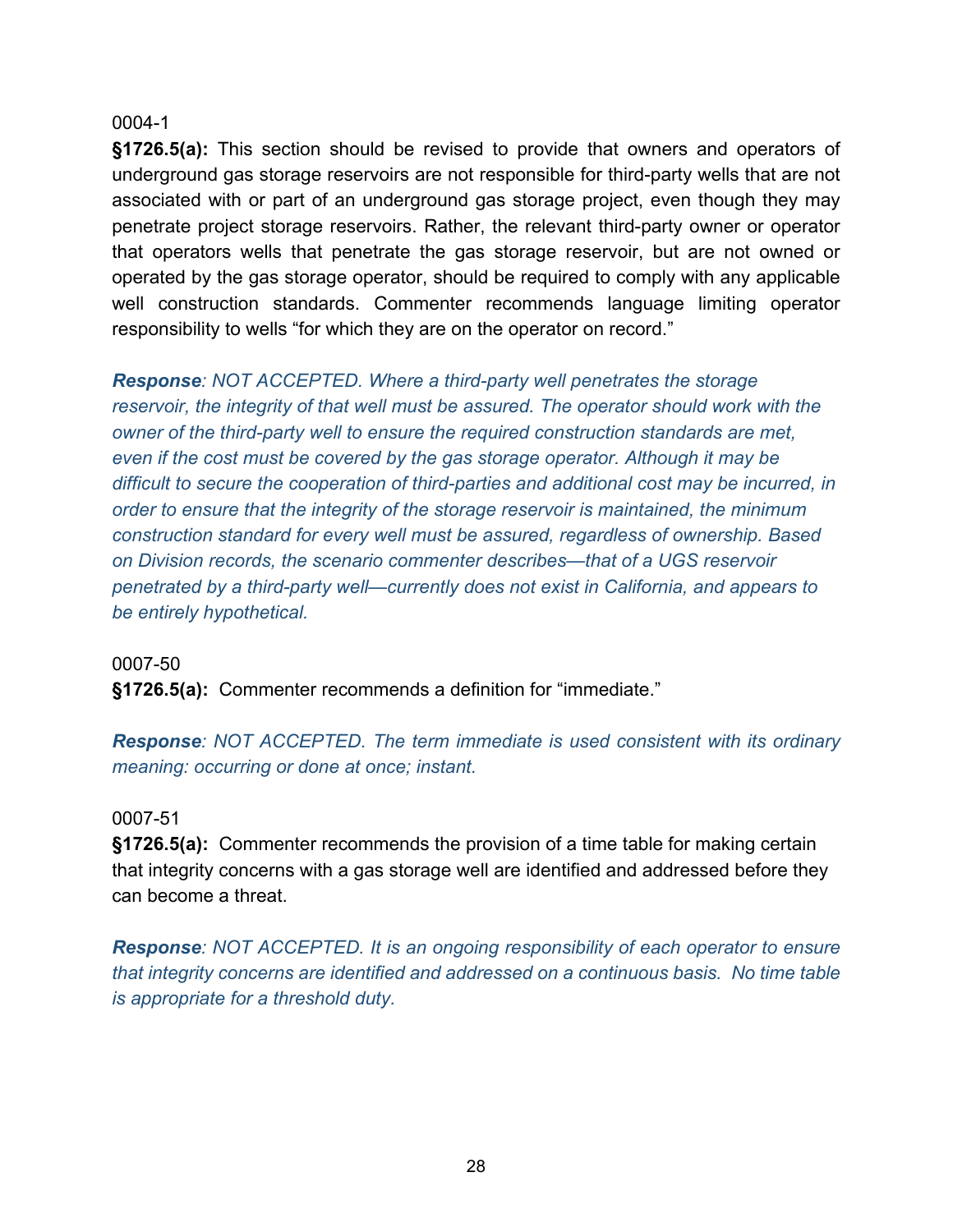**§1726.5(b)(1)(A) and 1726.6(a)(3):** Commenter recommends edits to specify that the primary mechanical barrier must be tubing, that casing flows shall be prohibited, and that pressure monitoring take place between the tubing and casing.

*Response: NOT ACCEPTED. The proposed section is specifically designed to permit any well construction configuration that provides two mechanical barriers – it does not require tubing and packer as commenter recommends. The flexibility to use other barriers besides tubing and packer is an important feature of the risk-based, site specific process that forms the basis of the proposed regulations. Double casing would also meet the requirement for two primary mechanical barriers, and would still allow for casing flow and pressure monitoring of the annulus only. If the regulation were to be limited to tubing and packer, operators would not have the ability to improve well construction as technology and design standards improve; the performance standard as written allows for method and design improvements without sacrificing integrity and without requiring updates to regulatory text before new methods can be utilized.*

#### 0007-53

**§1726.5(b)(1)(A)(v):** Commenter would include "subsurface safety valves" as a requirement for the default well configuration.

*Response: NOT ACCEPTED. Proposed section 1726.3.1(d)(2) lists the issues and items that must be considered in determining whether or not subsurface safety valves are an appropriate prevention and mitigation protocol under the Risk Management Plan. A blanket requirement for these valves would vitiate the risk-based, site specific structure that forms the basis for the proposed regulations.*

#### 0007-54

**§1726.5(b)(4):** Temperatures should be included as one of the design considerations for production casing.

*Response: NOT ACCEPTED. Temperature is already considered in determining the grade and competency of the casing selected and thus not necessary in the proposed regulations.*

#### 0006-5

**§1726.5(b)(7):** Commenter reiterates caution that the requirements of Section 1726.5(b)(7) as it applies to existing wells may require perforating the production casing, thereby having the potential to compromise the secondary barrier. Commenter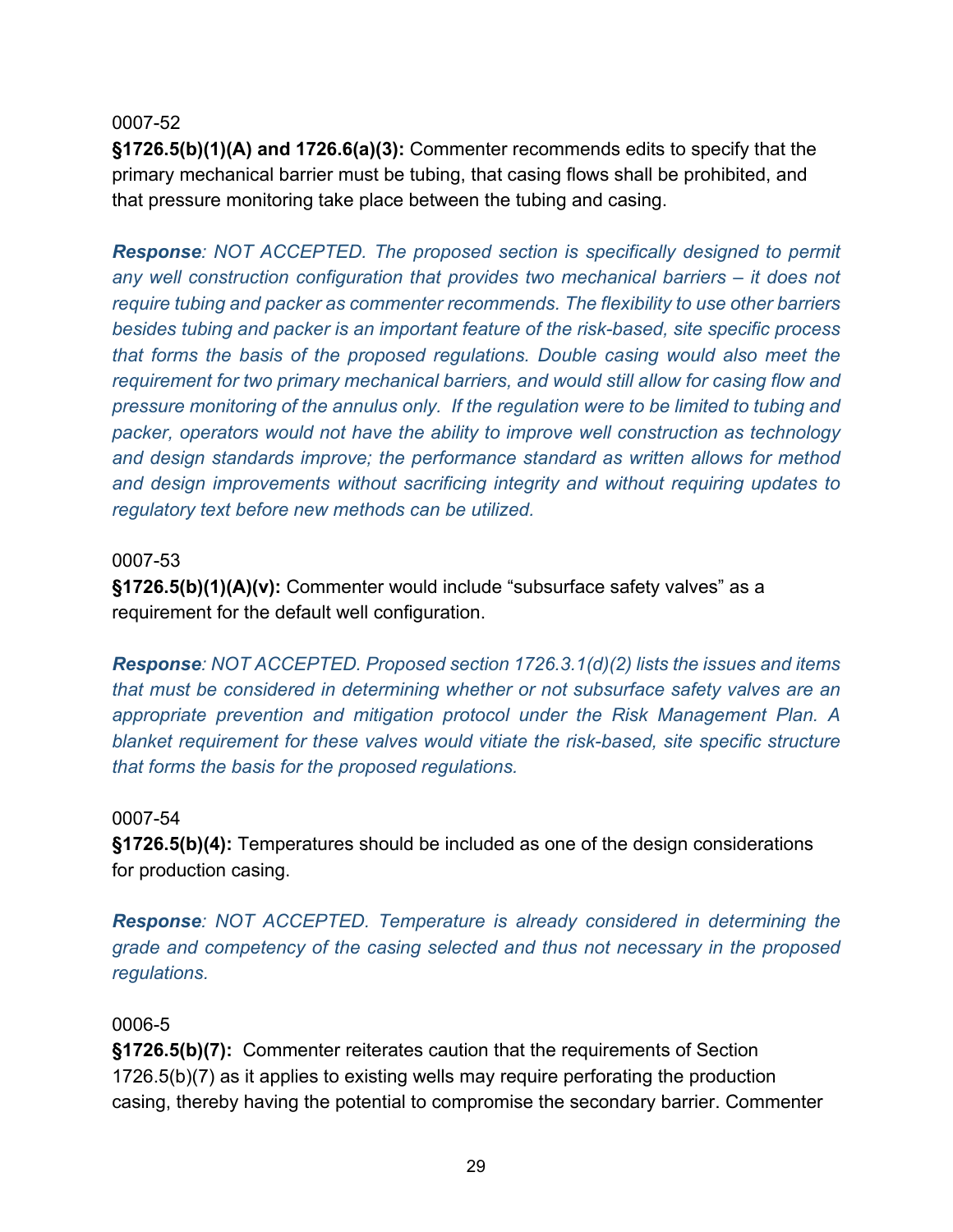interprets that this is not the intent of Section 1726.5(b), and believes that it would be appropriate to address such instances with the subsequent provisions in Section 1726.5(c). Commenter requests the Division clarify in such instances what the operator would be required to provide to demonstrate that such an alternative method of well design and construction meets the performance standards in subdivision (a).

*Response: NOT ACCEPTED. An operator will always have to demonstrate that an alternative method of well design and construction meets the performance standards of the subdivision unless using the default method provided by the regulations. Where existing cementing is insufficient to meet the proposed requirements of the proposed subdivision, the operator may bring their well into compliance or provide scientific data supporting use of an alternative cementing method.*

## **1726.6 MECHANICAL INTEGRITY TESTING**

## 0004-2

**§1726.6(a)(3):** Commenters continue to have significant concerns that periodic testing at elevated pressures as required by this provision is unprecedented in facilities of this type and could have detrimental consequences on casing joint integrity, downhole equipment seals, and the casing/cement bond. Commenters reiterate the suggestions that after the initial hydrostatic test has been performed, the timing of subsequent pressure testing could be tied to corrosion logs and the results of the updated RMP. For example, if the casing wall thickness inspection required under (a)(2) demonstrations little or no corrosion has occurred since the last inspection, that information would be used to update the RMP and appropriate adjust the future pressure testing schedule.

*Response: ACCEPTED WITHOUT CHANGE TO THE PROPOSED TEXT. The text already provides the operator the option to seek an alternative testing schedule based on actual testing results. This schedule must be proposed using evidence to demonstrate why the schedule is sufficient to meet regulatory goals and must be approved by the Division prior to implementation. Once it has been approved, the alternative schedule becomes a permanent part of the RMP, however it may be updated after review of each test result.*

## 0007-55

**§1726.6(d):** Integrity testing results should be submitted to the Division within three (3) days instead of 30.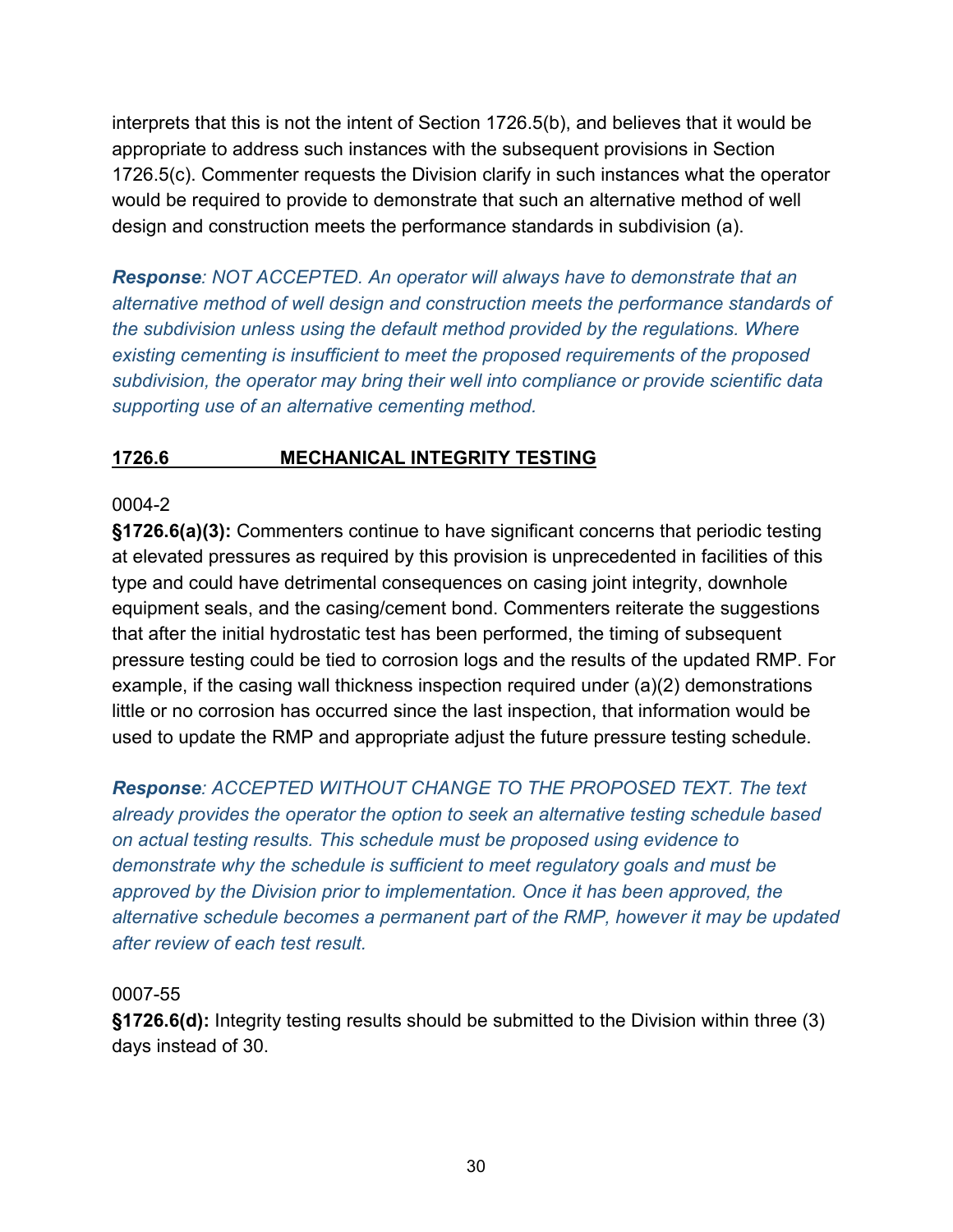*Response: NOT ACCEPTED. Integrity testing data requires processing, formatting, and evaluation by an operator prior to submission to the Division. This process will be delayed by 2 and 3-day weekends. Operators are already required to notify the Division of emergency conditions, should an emergency be found to exist during an integrity test. The Division has determined that a 30-day period is justified.*

## **1726.6.1 PRESSURE TESTING PARAMETERS**

## 0007-56

**§1726.6.1(a)(2):** Commenter recommends the addition of a requirement to receive Division approval for the contents of a liquid to be used for pressure testing.

*Response: NOT ACCEPTED. Approval of these liquids is generally not required. Where the operator is using a new mix, consultation with the Division is needed to ensure that the Division does not have any concerns, and if there are concerns the Division may order the operator to use a different fluid mix. This consultation does not need to rise to the level of formal approval to ensure that operators and the Division have a shared understanding about the appropriateness of fluids used and the Division does not want to create additional bureaucratic processes for items that can easily be resolved through informal conversation.*

## 0007-57

**§1726.6.1(a)(2):** Commenter recommends that "free" and "excess" be defined in the context of the stable fluid column that must be used for pressure testing.

## *Response: NOT ACCEPTED. The operator is responsible to establish when the fluid column has stabilized sufficiently to conduct the pressure test. Each situation is unique.*

## 0004-3

**§1726.6.1(a)(5):** Any requirement to pressure-test gas storage wells to 115 percent of the maximum allowable injection pressure using liquid would result in much higher pressures at the bottom of the well. Commenters' wells can be as deep as 3,000 to 9,000 feet, and the hydrostatic pressure at the bottom of the well resulting from this type of test would be far greater than 115 percent – potentially more than 200 percent in some cases. A test of this nature could be unsafe and potentially damage a well. Commenters suggest that the language in this section be modified to require that pressure tests be conducted at an initial pressure calculated at the depth of the packer, at least as high at 115 percent of the maximum allowable injection pressure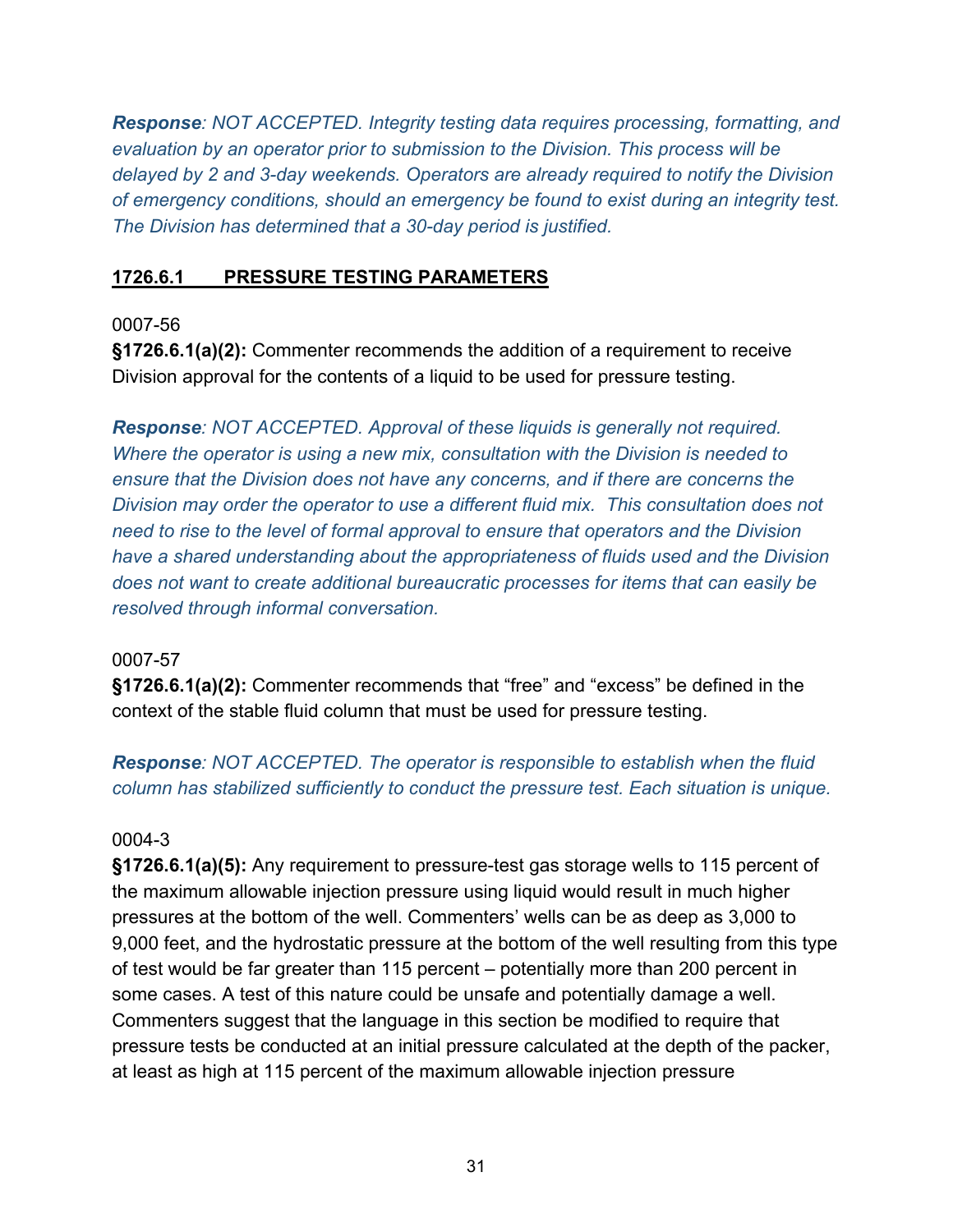encountered at that depth. In the alternative, Commenters request that the minimum yield strength be added as a limiting factor as it was for the testing at Aliso Canyon.

*Response: NOT ACCEPTED. The Division recognizes that operators will be required to perform block testing to meet these requirements. Operators should test each block to 115% of the maximum allowable injection pressure.*

## **1726.7 MONITORING REQUIREMENTS**

## 0007-58

**§1726.7(a) and 1726.7(d):** Commenter would require the SCADA system to be webbased with online connections to the Division or district office.

*Response: NOT ACCEPTED. A direct digital connection between operator SCADA systems and Division offices would create a significant entanglement between government and operators that is inappropriate in this context. Issues such as confidentiality, cybersecurity, and legal liability would complicate any permanent digital connection between projects and government offices without clear regulatory benefit when data can be made available upon request. The Division does not have the staff resources to provide ongoing monitoring of projects when should remain the responsibility of operators.*

## 0007-59

**§1726.7(b):** The operator should monitor associated compositions, pressures, and temperatures of an underground gas storage project's storage reservoir and zones and beyond appropriate confining barriers.

*Response: NOT ACCEPTED. The proposed section already requires ongoing monitoring of the material balance of a reservoir relative to original design and expected reservoir behavior. This encompasses all of the activities that commenter has delineated here, and includes holistic monitoring of the reservoir beyond the specific data points listed, making the broader requirement more appropriate for the proposed regulations.* 

## 0007-60

**§1726.7(b):** Commenter recommends that "migration" and "venting" be added to the list of items which must be avoided through evaluation and correction if detected during monitoring.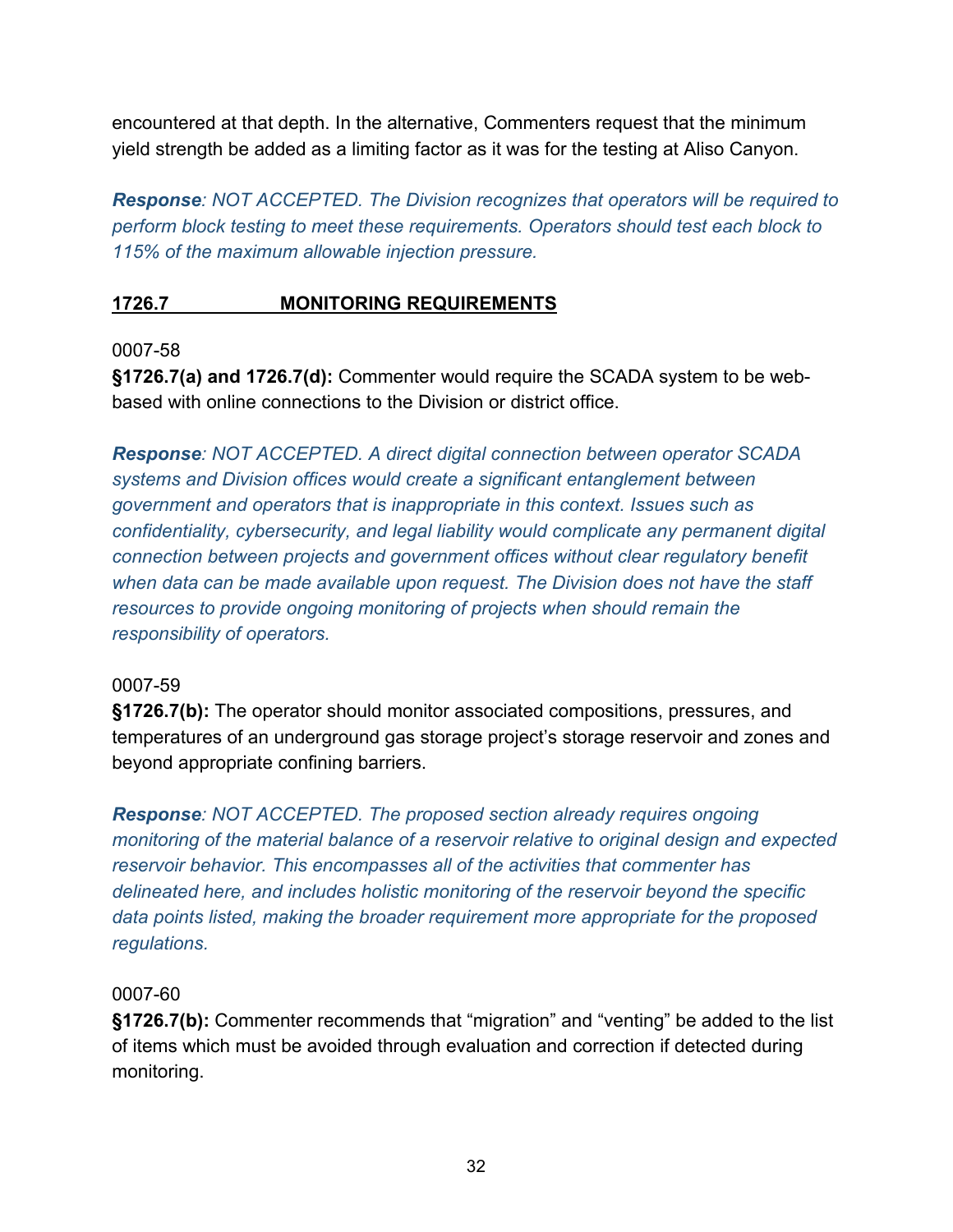*Response: NOT ACCEPTED. The proposed section currently requires "an incident or loss*" to be avoided. These existing terms include both migration and venting, which *could be considered either incidents or loss.*

#### 0007-61

**§1726.7(b)(2)(B):** Commenter would replace "an aquifer" with "the groundwater."

*Response: NOT ACCEPTED. These terms are not interchangeable. Groundwater denotes any and all water which may be found under the ground, while an aquifer identifies a specific reservoir with delineated boundaries. In the proposed section, monitoring of groundwater generally is not the goal – the purpose to focus on the specific aquifer that may be affected by the underground gas storage project.*

## 0008-7

**§1726.7(b)(2)(B):** Commenter recommends that more clarity is needed around the placement of observation wells and recommends re-including the methods that were stricken out in order to clarify that observation wells should be located in strategic positions based on the data collected from those methods, which will allow for consideration of where observation wells will provide the greatest benefit.

*Response: NOT ACCEPTED. The goal of these modifications was to remove limiting factors on the use of observation wells. Although the stricken items were just examples, they gave the impression that observation wells should be used in limited and specified contexts. In actuality, the Division encourages operators to use observation wells to their greatest efficacy, with ongoing technology improvements and real-time monitoring as needed to achieve operator goals. The language as written allows for this expansive use.*

#### 0007-62

**§1726.7(b)(2)(C):** Commenter would rewrite this section to require monitoring of offset injection, unexplained temperature changes, and pressure changes of more than 0.5 percent within the area of interest and beyond the confining barriers.

*Response: NOT ACCEPTED. A specific threshold for pressure changes is not needed when the goal of the regulation is to ensure that all pressure changes are reported. The terms "area of interest" and "beyond the confining barriers" do not correspond to any terms used within the industry, which is focused on the area of review.*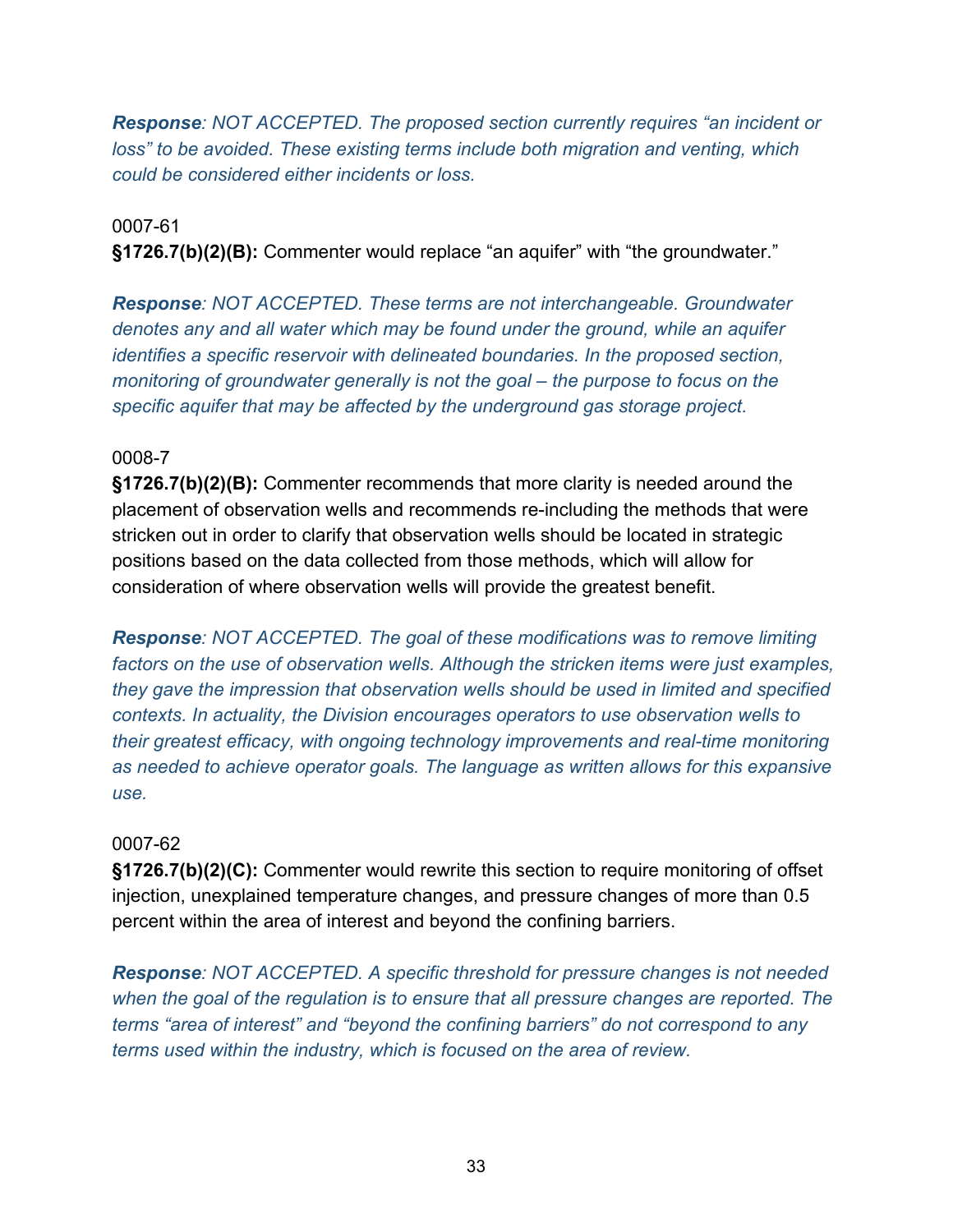**§1726.7(c):** Commenter recommends aligning the reporting requirements with the CARB reporting requirements in Sections 95673(a)(8) & (9) by requiring an operator to report unintended surface or cellar gas releases and reportable leaks to the Division within 24 hours, rather than "immediately."

*Response: NOT ACCEPTED. Leaks must be reported to the Division immediately so that it can monitor, inform, and coordinate response actions.* 

#### 0007-65

**§1726.7(c):** Commenter recommends the addition of the requirement to report unapproved surface, cellar, or surface casing gas of a size greater than 10ppm THC.

*Response: NOT ACCEPTED. The current requirement for reporting of surface and cellar gas is for all releases of any size; a specific threshold would allow some releases to go unreported which is not the goal of this requirement. All releases that are unintentional would be considered unapproved, and intentional releases that were unapproved would be a violation of the regulations, so the addition of unapproved seems to create more confusion than clarity. Surface casing gas is surface gas, a specific additional requirement for casing gas is redundant.*

#### 0007-66

**§1726.7(c):** Commenter recommends that the Division always require a chemical fingerprint of a surface or cellar gas release within 24 hours of detection.

*Response: NOT ACCEPTED. The proposed section was modified from the original proposal to make fingerprinting a "may" require rather than shall, out of recognition that there are many small releases that do not require chemical fingerprinting to identify and remediate. Where a release cannot be easily identified, chemical fingerprinting may be required on a timeframe identified by the Division at the time of release depending on the circumstances and conditions surrounding the leak.*

## 0007-67

**§1726.7(d):** Commenter recommends that all sensors be required to monitor for temperature changes as well as pressure changes.

*Response: NOT ACCEPTED. Temperature surveys will be conducted on an annual basis.*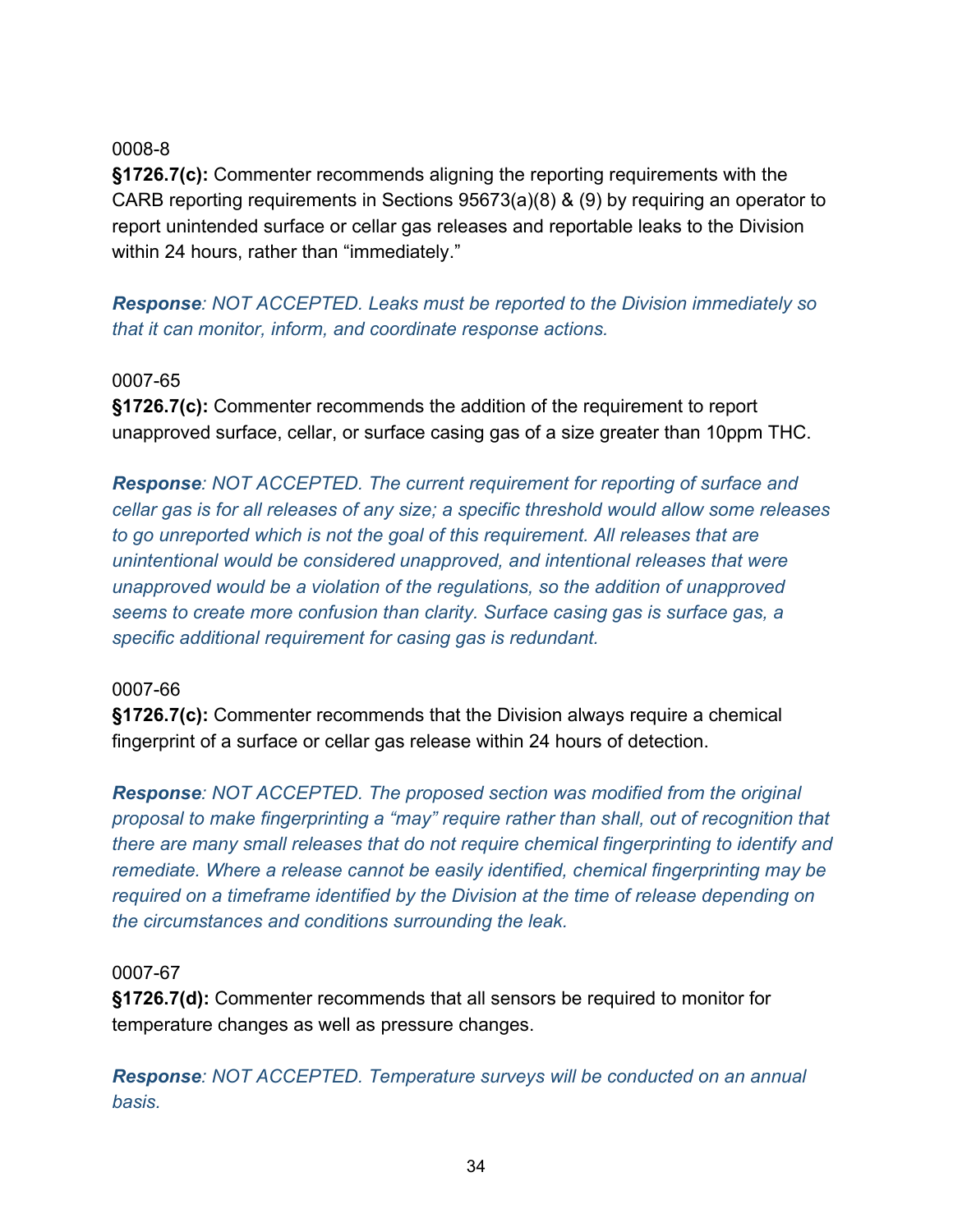**§1726.7(d)(2):** Tubing alarm set points should be set to include maximum withdrawal flows as well as injection flows.

*Response: NOT ACCEPTED. Withdrawal flows are not set with a maximum because a withdrawal flow is a mitigating pressure release rather than a potential operational risk factor. Thus, set points are appropriately focused on the risk associated with pressurized injection.*

## 0007-69

**§1726.7(d)(3)(C):** Commenter recommends that the diagnostic testing required when a sustained casing pressure above 100 psi has been identified clearly establish sources and rates of build-up. The subsequent alarm set point should be set to no more than double unless the set point would pose a risk to casing integrity.

## *Response: NOT ACCEPTED. The appropriate response to a sustained casing pressure alarm will be determined at the time of discovery based on*

## 0004-4

**§1726.7(e):** Commenters question the need for repeated subsequent logs on each gas storage well unless results from the testing and monitoring already required suggest a leak of storage gas. In advance of storage gas accumulating behind casing, there should have been evidence of this possibility from the annual temperature/noise logs, periodic corrosion logs, annulus pressure changes, or inventory discrepancies. In other words, gas should accumulate behind the production casing without other warnings. In addition, Commenters question the need to conduct subsequent logs on each well, especially in cases where gas storage wells may be drilled in relative proximity to each other; in such cases selecting one well within a group of wells to run gas detection logs would provide sufficient data to determine if geological formations behind casing are being charged with gas. Commenters recommend edits to require subsequent logs on "representative gas storage wells" only.

*Response: NOT ACCEPTED. The current structure is consistent with the risk-based approach that forms the basis of the proposed regulations. The operator must perform a baseline gas detection log and then identify those circumstances which would justify the performance of additional gas detection logs while ensuring that any anomalous results are reported to the Division and mitigated when necessary. Where a representative log*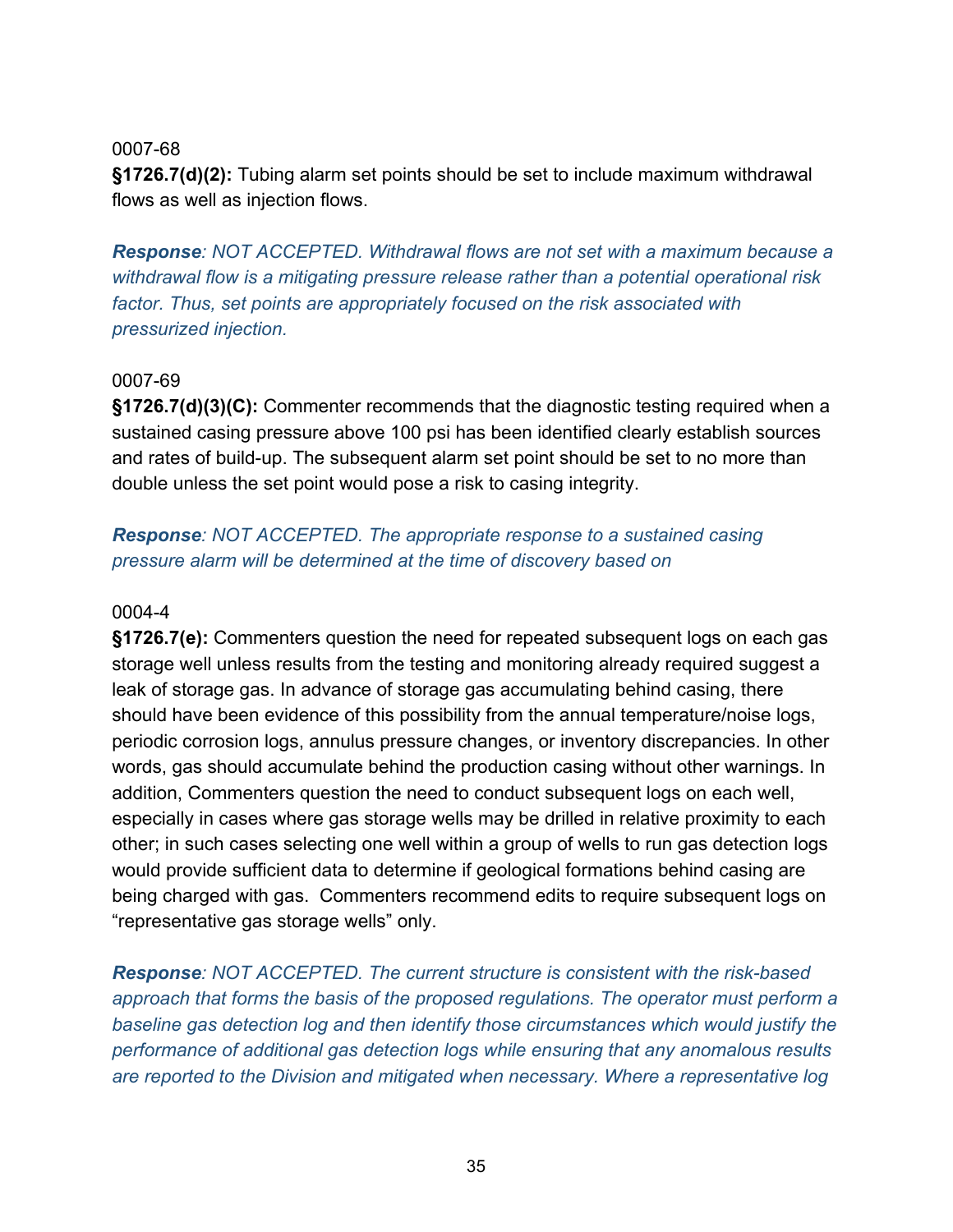*would be sufficient, the operator should propose this to the Division for approval as part of its risk management plan.*

0007-70

**§1726(e):** The commenter recommends that baseline and subsequent gas detection logs be conducted on wells and zones.

*Response: NOT ACCEPTED. The current structure is consistent with the risk-based approach that forms the basis of the proposed regulations. The operator must perform a baseline gas detection log and then identify those circumstances which would justify the performance of additional gas detection logs while ensuring that any anomalous results are reported to the Division and mitigated when necessary. Where a representative log would be sufficient, the operator should propose this to the Division for approval as part of its risk management plan.*

## **1726.8 INSPECTION, TESTING & MAINTENANCE of WELLHEADS & VALVES**

#### 0007-71

The commenter recommends that all testing be recorded by the operator and transmitted in real-time to the Division or district office.

*Response: NOT ACCEPTED. A direct connection between operator and Division offices would create a significant entanglement between government and operators that is inappropriate in this context. Issues such as confidentiality, cybersecurity, and legal*  liability would complicate any permanent connection between projects and government *offices without clear regulatory benefit when data can be made available upon request. The Division does not have the staff resources to provide ongoing monitoring of projects when this should remain the responsibility of operators.* 

#### 0007-72

The commenter, seemingly at random, inserts the recommendation that within 3 days, the operator shall shut-in the well and isolate from operations and other field equipment.

*Response: Due to the lack of clarity in the placement of the comment, the Division is unable to provide a response.*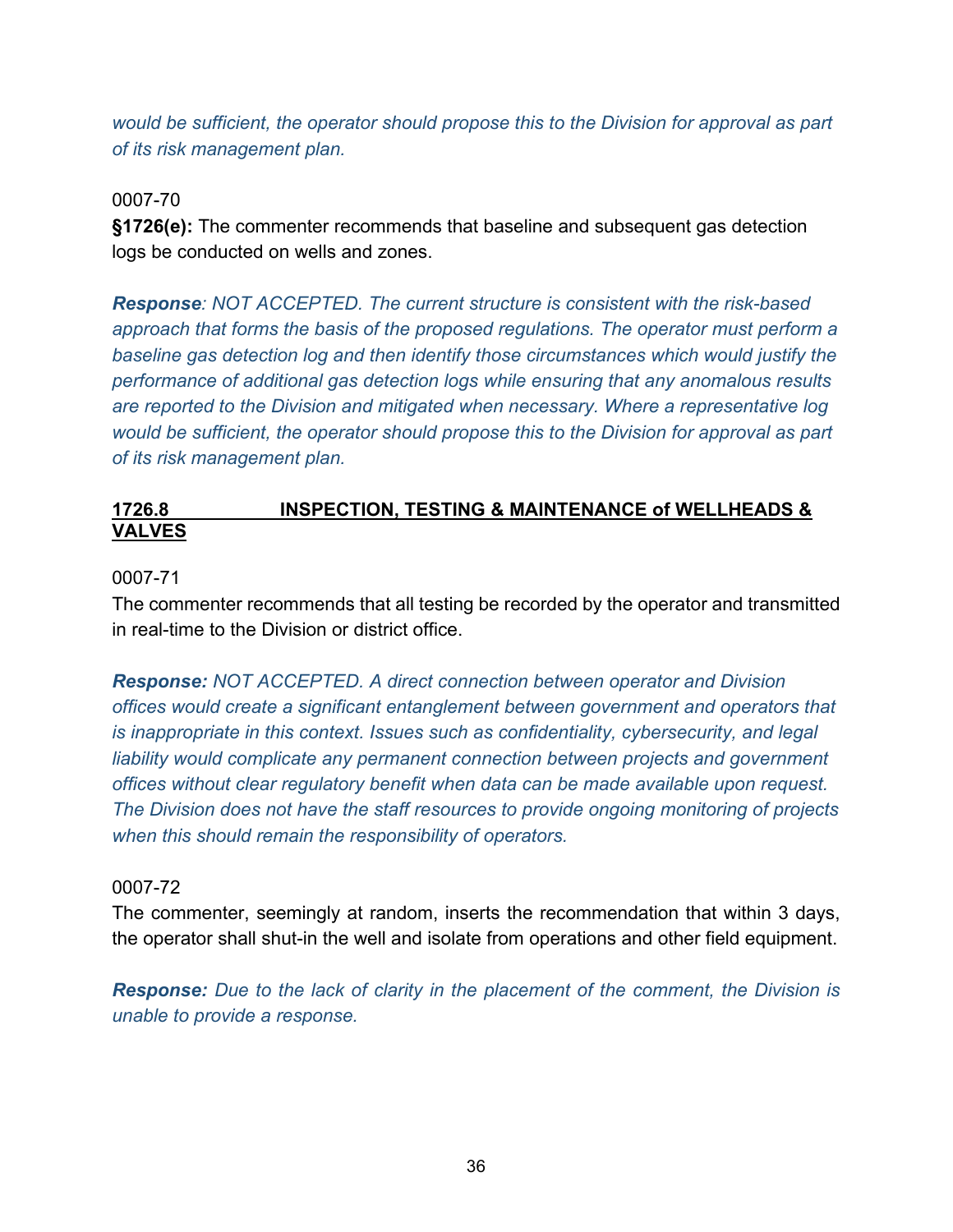## **1726.9 WELL LEAK REPORTING**

#### 0006-7

**§1726.9:** Commenter requests clarification to the term "leak" as used throughout Section 1726 but is not referred to as "reportable leak." Commenter asks for the Division to clarify if the term "reportable leak" is meant to be represented throughout Section 1726 or if there are instances where "leak" and "reportable leak" are meant to represent distinct situations such as in Section 1726.3.1 (Emergency Response Plan).

*Response: ACCEPTED WITHOUT CHANGE TO PROPOSED TEXT. Commenter is correct that "leak" and "reportable leak" are two separate and distinct terms which should not be confused or used interchangeably. A reportable leak for proposed section 1726.9 requires specific action as dictated by statute; "leak" as the term is used throughout the proposed section includes all leaks, both reportable and non-reportable.* 

## 0007-73

**§1726.9(a):** Commenter recommends changing the threshold as follows: where the proposed regulations define a reportable leak as one that is above 50,000 ppm, commenter recommends a reduction to 10,000 ppm by volume total hydrocarbons at 100mm from the source; where a reportable leak is defined as one that is above 10,000 ppm for more than five days, commenters recommend it be changed to 1000 ppm for more than five hours.

*Response: NOT ACCEPTED. The threshold ppm that is being referenced in the regulations will be measured at the wellhead, not in the air directly surrounding the public. The concentrations referenced are calculated to ensure safe levels at sufficient distance from the leak and were developed in coordination with CARB as required by SB 887. Comments received during this process were submitted to CARB for additional consideration of this language; CARB staff felt that no changes were warranted.*

0007-74 **§1726.9(a)(3):** The commenter suggests deleting the word "significant."

*Response: NOT ACCEPTED. Not all hazards are significant hazards.*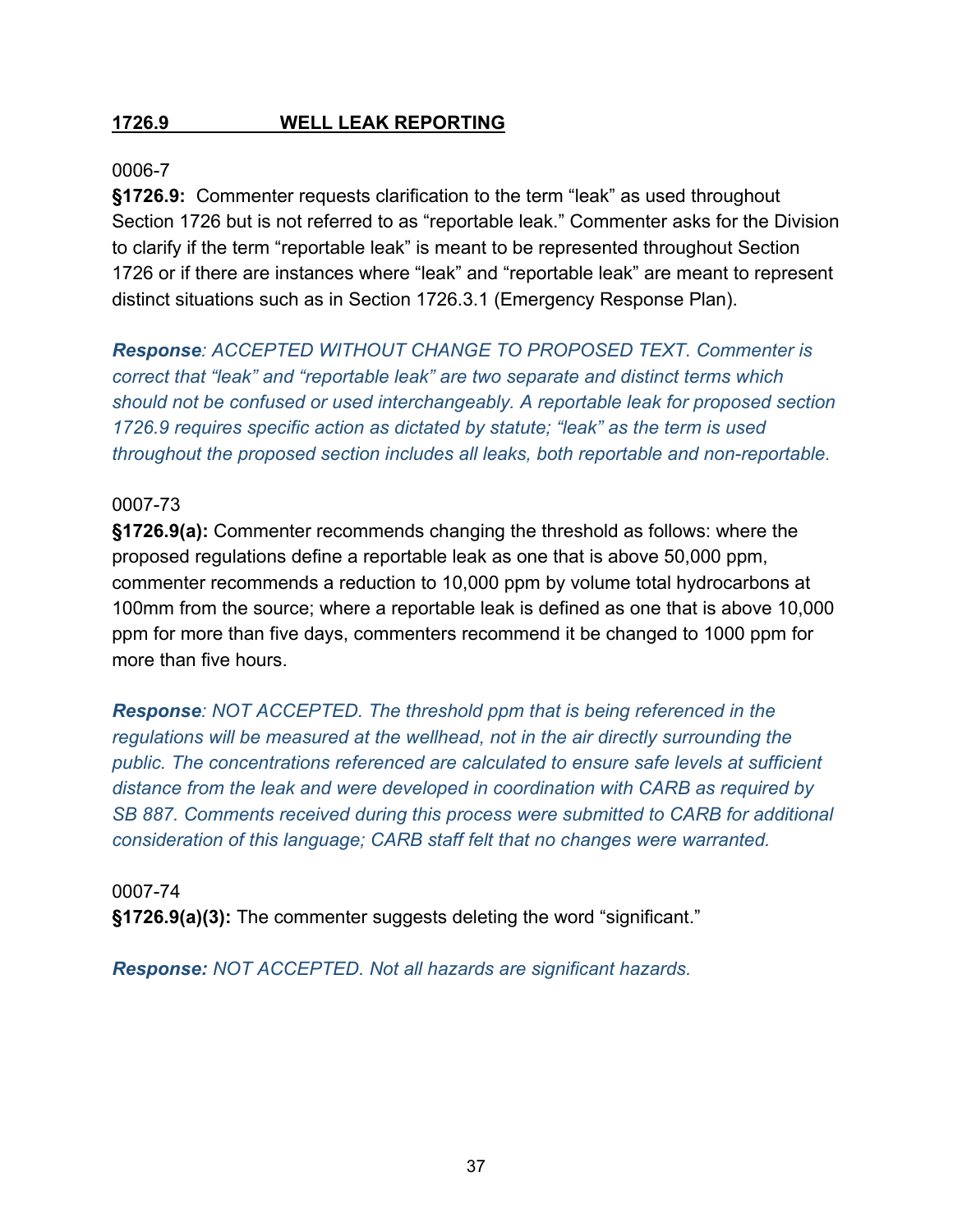## **1726.10 REQUIREMENTS FOR DECOMMISSIONING**

## 0007-75

**§1726.10:** The commenter suggests that the proposed decommissioning language be amended to include not just gas storage projects, but also zones within a project. Additionally, the commenter suggests that the decommissioning plan should ensure that stored gas will continue to be confined to the approved zones of injection and withdrawal of gas, liquids, and fluids.

*Response: NOT ACCEPTED. Decommissioning would include withdrawal of stored gas and any remaining residual fluids would be confined to the reservoir as a course of normal Division business in abandonment oversight. This language is not needed in the proposed regulations.*

#### 0007-76

**§1726.10(a)(1):** Related to the intended use of wells and facilities after decommissioning, the commenter suggests that approvals for abandonment be addressed.

*Response: NOT ACCEPTED. Approval for abandonment is a course of normal Division business in overall abandonment oversight. This language is not needed in the proposed regulations.*

#### 0007-77

**§1726.10(a)(2):** In addition to a plan for managing the remaining gas in the underground gas storage reservoir, the commenter suggests the Division should require a plan for full saturation of the decommissioned storage zones with liquids.

*Response: NOT ACCEPTED. The Division does not see an engineering reason for this comment. Gas storage reservoirs in California are depleted petroleum reservoirs and like many abandoned oil and gas fields in the State the reservoirs are left at abandonment pressure rather than refilling the reservoir with fluids of any kind. Addressing the problem of subsidence, where necessary, is governed by other Division regulations.*

#### 0007-78

**§1726.10(a)(3):** The commenter suggests that the plan should be required within 6 months of the plans approval.

*Response: NOT ACCEPTED. The Division does not see an engineering reason for this comment. Decommissioning is generally a multi-year process, certainly longer than six*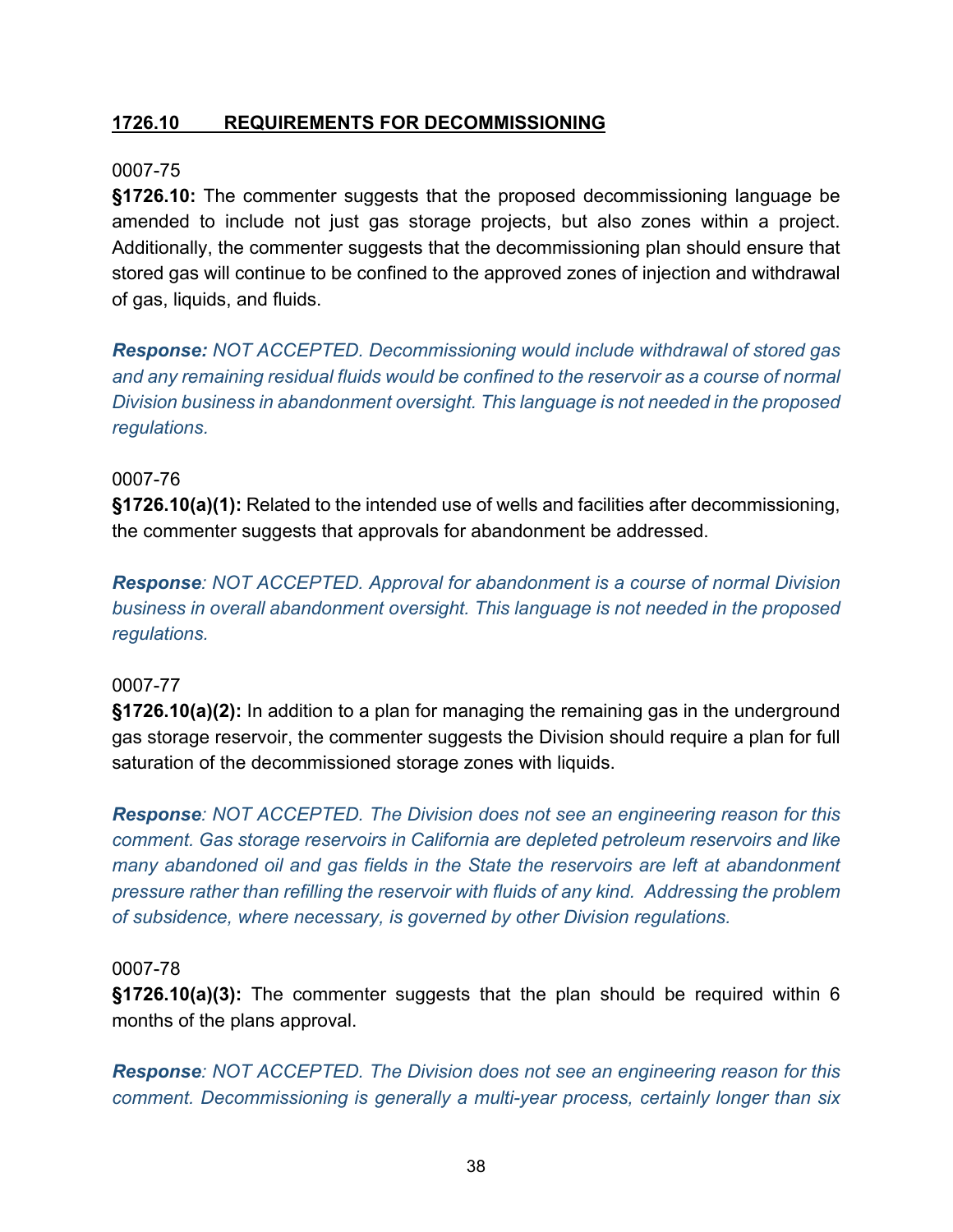*months. Because the Division may receive a plan for repurposing wells as part of the decommissioning plan, this portion of the entire plan doesn't require a submission timeline.*

## 0007-79

The commenter suggests that the decommissioning plan should also address a plan for plugging and abandonment of all wells and facilities associated with the underground gas storage project.

*Response: NOT ACCEPTED. Abandonment of wells is a course of normal Division business. If a well is no longer used for gas storage it may be repurposed and be subject to requirements promulgated within the Division's other regulations.*

#### 0008-9

**§1726.10:** Commenter appreciates the need to consult with the CPUC when submitting a Decommissioning Plan and that both agencies will need to be involved. However, commenter notes that the Division has not specified a process or timeline for its review and approval of the plan, which is essential to ensuring reliability and should be clearly defined and added as a required component. Commenter proposes that the Division should review and provide approval or note any deficiencies in the plan within 180 days of submittal.

*Response: NOT ACCEPTED. Size, location, and associated hazards will complicate the details of a Decommissioning Plan, making it impossible for the Division to commit to a specific timeframe for review and approval. Because decommissioning of a field must also be approved and managed in cooperation with the CPUC, the decommissioning process will not just be a plan submission and approval, but a collaborative process between operator, CPUC, Division, and CalEPA staff to ensure that the plan provides for and actually achieves the protections required by statute.*

#### 0008-10

**§1726.10:** Commenter notes that the requirements of these revised regulations would only be applicable until the Division approves a Decommissioning Plan, thereby acknowledging that a project is no longer an underground storage project as defined under the jurisdiction of this regulation.

*Response: NOT ACCEPTED. Projects will remain subject to all UGS regulations, both existing and proposed, until such time as the approved Decommissioning Plan, and all the work required thereunder, is certified as complete by the Division and the projects*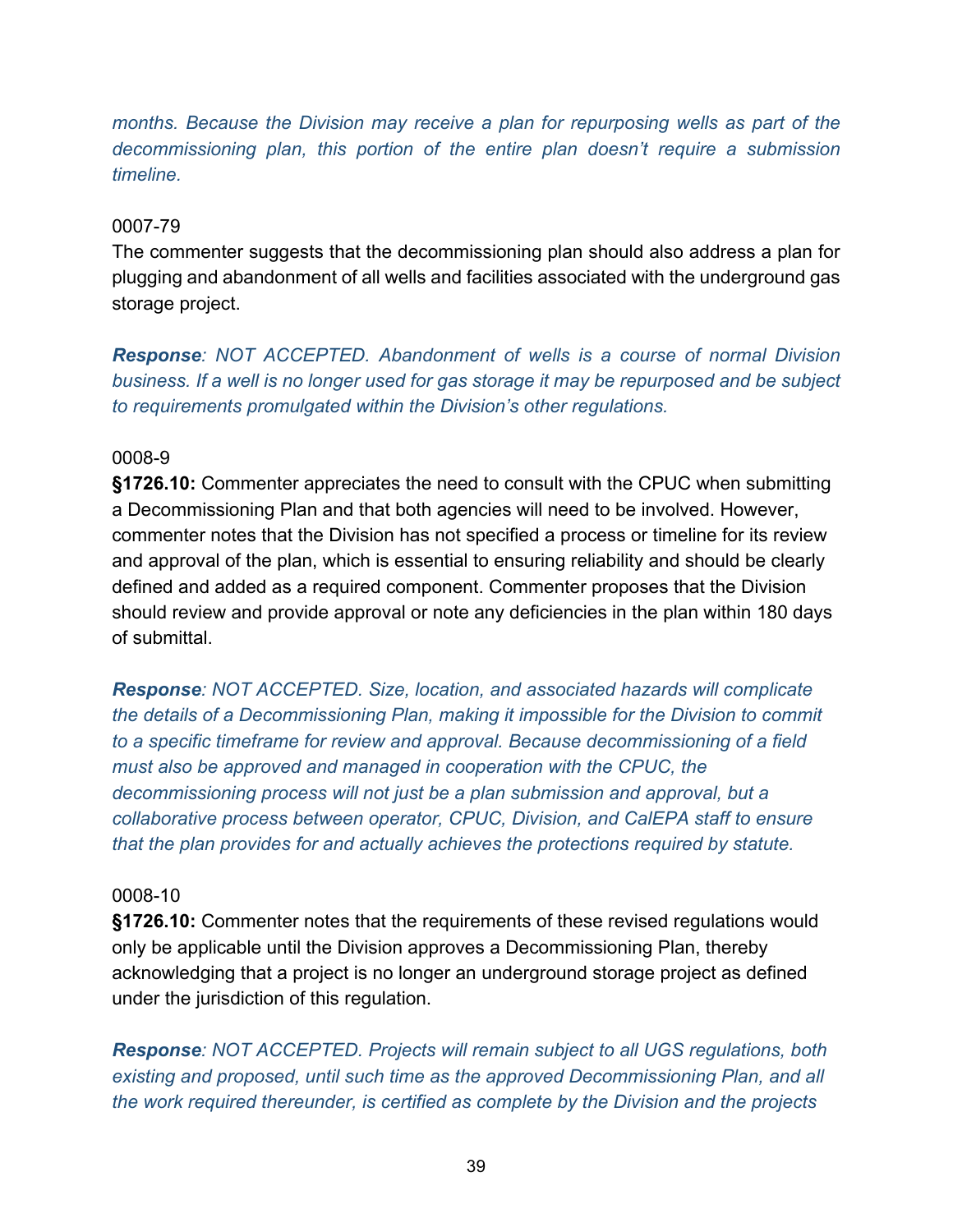*has been certified as closed by the CPUC. This is necessary because the hazards to life, health, property, natural resources, and the environment do not disappear just because a Decommissioning Plan is in place. The Division will continue to monitor the project even after the decommissioning has been completed and approved and may, at any time, require re-entering and re-abandonment where appropriate. Where ongoing operations and/or actions approved under the Decommissioning Plan are inconsistent with regulatory requirements, the Decommissioning Plan will provide for approved variance as needed.*

## **MULTI-SECTION COMMENTS**

#### 0007-3

**§1726.1(a)(1), (a)(2), (a)(4), (a)(5), 1726.2(a), 1726.3(a), (d)(2), (d)(4)(E), (d)(11), (d)(12), (d)(13), (e), (f), 1726.3.1(capitalization throughout), (a), 1726.4(a), (f), 1726.4.1(a)(5), 1726.4.2(a), 1726.4.3(a), (b), (d), 1726.5(b), (b)(6), (c), 1726.6(a)(1), 1726.6.1(b), 1726.7(a), 1726.7(b), (b)(2)(D), (d)(3), 1726.7(e), 1726.7(f):** Commenter recommends a series of edits throughout the text that appear to be stylistic or preference-based but no specific justification for the changes was provided.

*Response: NOT ACCEPTED. Recommended edits grouped together under this comment do not appear to add any substantive detail or meaning change to the regulations. Many of the recommendations appear to duplicate or unnecessarily crossreference language in other proposed or existing sections. Without additional information, the Division does not see any value to accepting these edits as recommended.*

## 0007-7

**§1726.1(a)(6), 1726.2(a), 1726.4(a), (g), 1726.4.1(a)(5), 1726.4.2(a)(3), 1726.6(a), (b), (c), 1726.7(b)(2):** Commenter proposes that the phrase "and the aoR" and/or "and associated wells" be added to ensure that the full scope of AOR and surrounding activity is considered every time the "underground gas storage project" is referenced.

*Response: NOT ACCEPTED. The AOR and the UGS project are distinct terms used for different purposes. The AOR is focused on subsurface activities and how those activities will affect or be affected by project operations. The project itself includes those wells and activities that affect the AOR, but is not synonymous with the AOR.*